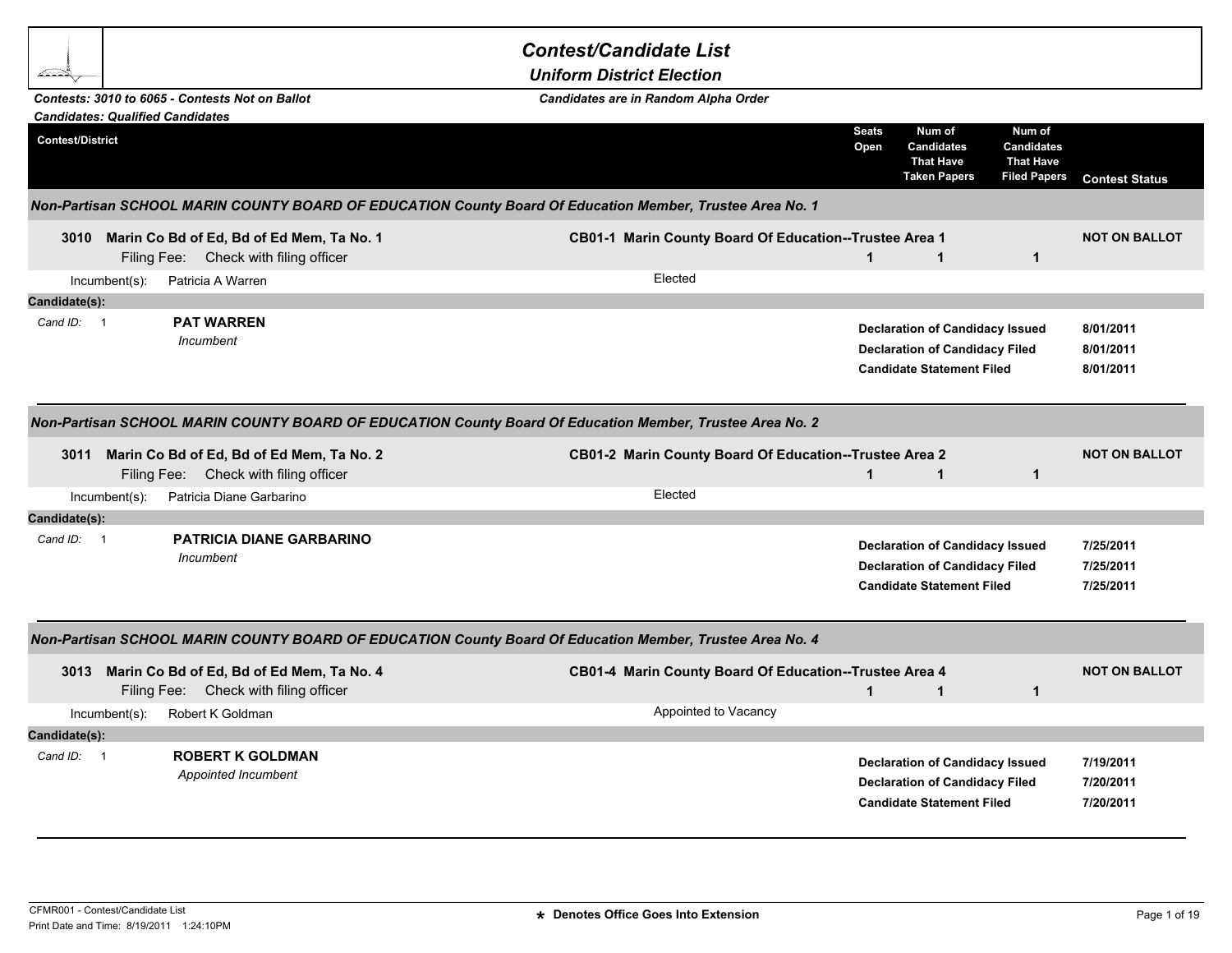| <b>Contest/District</b>                                                                                    |                                                        | <b>Seats</b><br>Open | Num of<br><b>Candidates</b><br><b>That Have</b><br><b>Taken Papers</b>                                              | Num of<br><b>Candidates</b><br><b>That Have</b><br><b>Filed Papers</b> | <b>Contest Status</b>  |  |  |  |  |  |
|------------------------------------------------------------------------------------------------------------|--------------------------------------------------------|----------------------|---------------------------------------------------------------------------------------------------------------------|------------------------------------------------------------------------|------------------------|--|--|--|--|--|
| Non-Partisan SCHOOL MARIN COUNTY BOARD OF EDUCATION County Board Of Education Member, Trustee Area No. 7   |                                                        |                      |                                                                                                                     |                                                                        |                        |  |  |  |  |  |
| 3016 Marin Co Bd of Ed, Bd of Ed Mem, Ta No. 7<br>Filing Fee: Check with filing officer                    | CB01-7 Marin County Board Of Education--Trustee Area 7 | $\mathbf{1}$         | $\mathbf{1}$                                                                                                        | $\mathbf{1}$                                                           | <b>NOT ON BALLOT</b>   |  |  |  |  |  |
| Clairette C Wilson<br>Incumbent(s):                                                                        | Elected                                                |                      |                                                                                                                     |                                                                        |                        |  |  |  |  |  |
| Candidate(s):                                                                                              |                                                        |                      |                                                                                                                     |                                                                        |                        |  |  |  |  |  |
| <b>CLAIRETTE C. WILSON</b><br>Cand ID: 1<br><b>Ballot Designation Not Submitted</b>                        |                                                        |                      | <b>Declaration of Candidacy Issued</b><br><b>Declaration of Candidacy Filed</b><br><b>Candidate Statement Filed</b> |                                                                        | 8/01/2011<br>8/01/2011 |  |  |  |  |  |
| Non-Partisan SCHOOL SHORELINE UNIFIED SCHOOL DISTRICT Governing Board Member, Trustee Area No. 1           |                                                        |                      |                                                                                                                     |                                                                        |                        |  |  |  |  |  |
| $\ast$<br>Shoreline Unif Sch Dist, Governing Bd Mem, Ta 1<br>3023<br>Filing Fee: Check with filing officer | <b>SC18-0 Shoreline Unified School District</b>        | $\mathbf{1}$         | $\mathbf{1}$                                                                                                        | $\mathbf{1}$                                                           | <b>NOT ON BALLOT</b>   |  |  |  |  |  |
| Scott Alexander McMorrow<br>$Incumbent(s)$ :                                                               | Elected                                                |                      |                                                                                                                     |                                                                        |                        |  |  |  |  |  |
| Candidate(s):                                                                                              |                                                        |                      |                                                                                                                     |                                                                        |                        |  |  |  |  |  |
| <b>KEGAN STEDWELL</b><br>Cand ID: 1<br>Parent                                                              |                                                        |                      | <b>Declaration of Candidacy Issued</b>                                                                              |                                                                        | 8/17/2011              |  |  |  |  |  |
|                                                                                                            |                                                        |                      | <b>Declaration of Candidacy Filed</b><br><b>Candidate Statement Filed</b>                                           |                                                                        | 8/17/2011              |  |  |  |  |  |
| Non-Partisan SCHOOL SHORELINE UNIFIED SCHOOL DISTRICT Governing Board Member, Trustee Area No. 2           |                                                        |                      |                                                                                                                     |                                                                        |                        |  |  |  |  |  |
| $\ast$<br>3026 Shoreline Unif Sch Dist, Gov Bd Mem, Ta 2,<br>Filing Fee: Check with filing officer         | <b>SC18-0 Shoreline Unified School District</b>        | $\overline{1}$       | $\mathbf{1}$                                                                                                        | $\mathbf{1}$                                                           | <b>NOT ON BALLOT</b>   |  |  |  |  |  |
| Incumbent(s):<br>Jill Michelle Manning                                                                     | Elected                                                |                      |                                                                                                                     |                                                                        |                        |  |  |  |  |  |
| Candidate(s):                                                                                              |                                                        |                      |                                                                                                                     |                                                                        |                        |  |  |  |  |  |
| <b>JILL MICHELLE MANNING</b><br>Cand ID: 1<br>Incumbent                                                    |                                                        |                      | <b>Declaration of Candidacy Issued</b><br><b>Declaration of Candidacy Filed</b><br><b>Candidate Statement Filed</b> |                                                                        | 8/09/2011<br>8/09/2011 |  |  |  |  |  |
| Non-Partisan SCHOOL SHORELINE UNIFIED SCHOOL DISTRICT Governing Board Member, Trustee Area No. 3           |                                                        |                      |                                                                                                                     |                                                                        |                        |  |  |  |  |  |
| Shoreline Unif Sch Dist, Governing Bd Mem, Ta 3<br>3027<br>Filing Fee: Check with filing officer           | <b>SC18-0 Shoreline Unified School District</b>        | $\overline{2}$       | $\overline{2}$                                                                                                      | $\mathbf{2}$                                                           | <b>NOT ON BALLOT</b>   |  |  |  |  |  |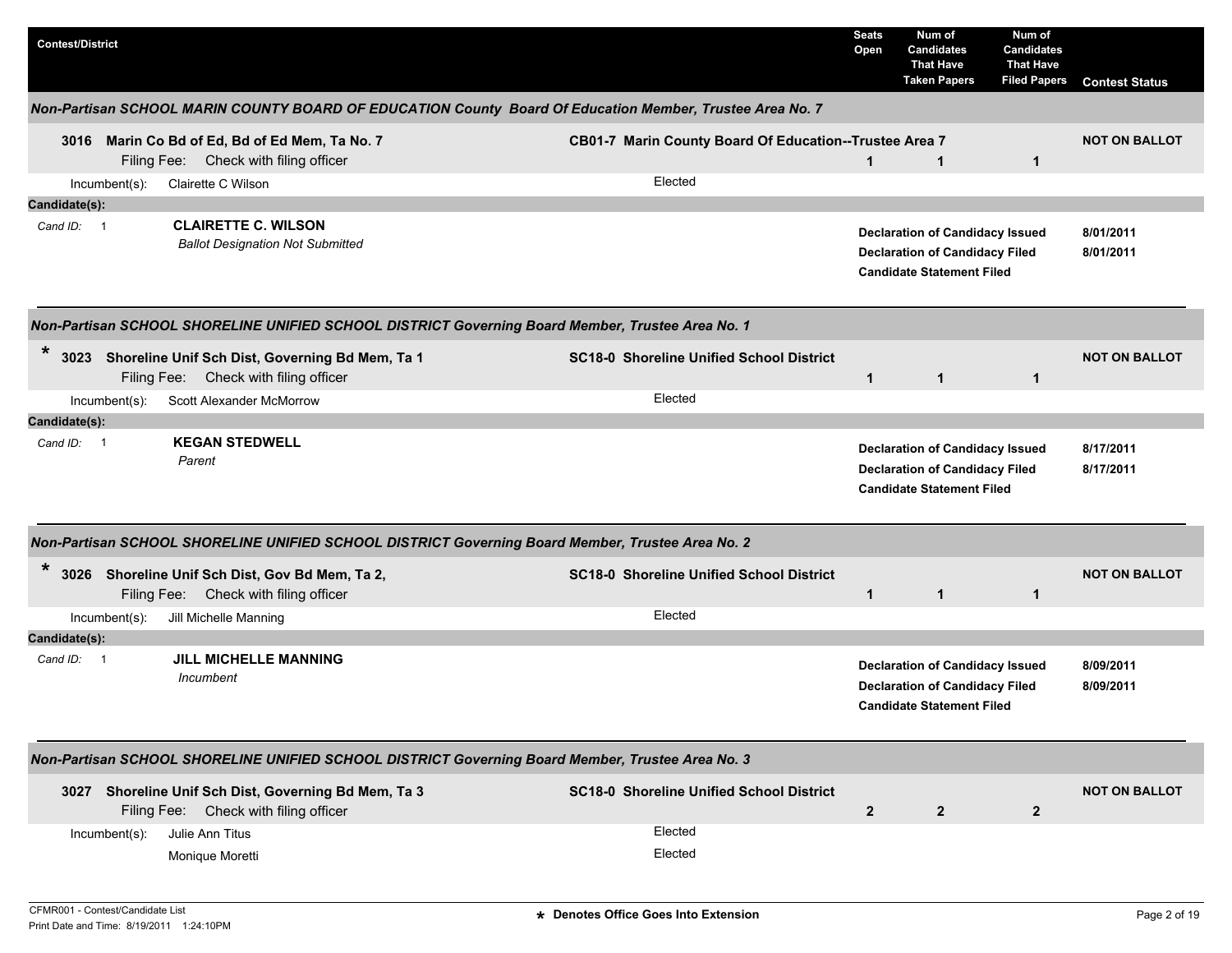| <b>Contest/District</b>                                                  |                                                                                                                                        | <b>Seats</b><br>Open | Num of<br><b>Candidates</b><br><b>That Have</b><br><b>Taken Papers</b>                                              | Num of<br><b>Candidates</b><br><b>That Have</b><br><b>Filed Papers</b> | <b>Contest Status</b>               |  |  |  |  |  |
|--------------------------------------------------------------------------|----------------------------------------------------------------------------------------------------------------------------------------|----------------------|---------------------------------------------------------------------------------------------------------------------|------------------------------------------------------------------------|-------------------------------------|--|--|--|--|--|
|                                                                          | Non-Partisan SCHOOL SHORELINE UNIFIED SCHOOL DISTRICT Governing Board Member, Trustee Area No. 3                                       |                      |                                                                                                                     |                                                                        |                                     |  |  |  |  |  |
|                                                                          | 3027 Shoreline Unif Sch Dist, Governing Bd Mem, Ta 3<br>Filing Fee: Check with filing officer                                          | $\overline{2}$       | $\mathbf{2}$                                                                                                        | $\overline{2}$                                                         | <b>NOT ON BALLOT</b>                |  |  |  |  |  |
| Candidate(s):                                                            |                                                                                                                                        |                      |                                                                                                                     |                                                                        |                                     |  |  |  |  |  |
| Cand ID: 2                                                               | <b>JULIE ANN TITUS</b><br><b>Ballot Designation Not Submitted</b>                                                                      |                      | <b>Declaration of Candidacy Issued</b><br><b>Declaration of Candidacy Filed</b><br><b>Candidate Statement Filed</b> |                                                                        | 8/11/2011<br>8/11/2011              |  |  |  |  |  |
| Cand ID: 1                                                               | <b>MONIQUE MORETTI</b><br>Incumbent                                                                                                    |                      | <b>Declaration of Candidacy Issued</b><br><b>Declaration of Candidacy Filed</b><br><b>Candidate Statement Filed</b> |                                                                        | 8/10/2011<br>8/10/2011              |  |  |  |  |  |
| Non-Partisan SCHOOL SAN RAFAEL BOARD OF EDUCATION Governing Board Member |                                                                                                                                        |                      |                                                                                                                     |                                                                        |                                     |  |  |  |  |  |
|                                                                          | HS01-0 San Rafael High School District<br>3031 San Rafael Board of Ed, Governing Board Member<br>Filing Fee: Check with filing officer | 3                    | 3                                                                                                                   | $\mathbf{3}$                                                           | <b>NOT ON BALLOT</b>                |  |  |  |  |  |
| Incumbent(s):                                                            | Elected<br>Linda M Jackson<br>Elected<br>Gregory Lawrence Knell                                                                        |                      |                                                                                                                     |                                                                        |                                     |  |  |  |  |  |
|                                                                          | Elected<br>Paul M Cohen                                                                                                                |                      |                                                                                                                     |                                                                        |                                     |  |  |  |  |  |
| Candidate(s):                                                            |                                                                                                                                        |                      |                                                                                                                     |                                                                        |                                     |  |  |  |  |  |
| Cand ID: 1                                                               | <b>GREG KNELL</b><br>Incumbent                                                                                                         |                      | <b>Declaration of Candidacy Issued</b><br><b>Declaration of Candidacy Filed</b><br><b>Candidate Statement Filed</b> |                                                                        | 8/01/2011<br>8/09/2011<br>8/09/2011 |  |  |  |  |  |
| Cand ID: 2                                                               | PAUL M. COHEN<br>Incumbent                                                                                                             |                      | <b>Declaration of Candidacy Issued</b><br><b>Declaration of Candidacy Filed</b><br><b>Candidate Statement Filed</b> |                                                                        | 7/19/2011<br>8/10/2011<br>8/10/2011 |  |  |  |  |  |
| $\overline{3}$<br>Cand ID:                                               | <b>LINDA M. JACKSON</b><br>Incumbent                                                                                                   |                      | <b>Declaration of Candidacy Issued</b><br><b>Declaration of Candidacy Filed</b><br><b>Candidate Statement Filed</b> |                                                                        | 8/12/2011<br>8/12/2011<br>8/12/2011 |  |  |  |  |  |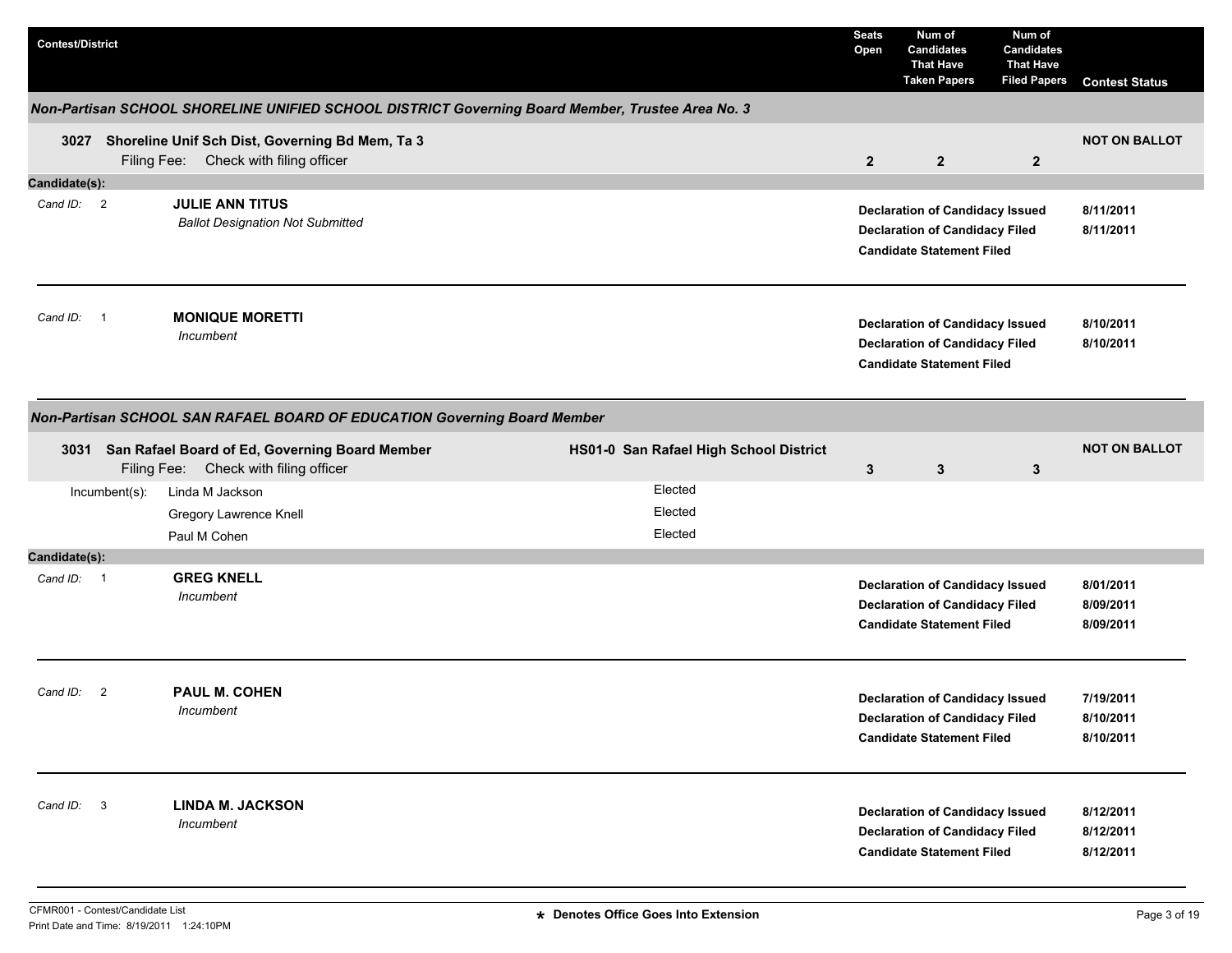| <b>Contest/District</b>                                                      |                                                                                               |                                             | <b>Seats</b><br>Open | Num of<br><b>Candidates</b><br><b>That Have</b><br><b>Taken Papers</b>                                              | Num of<br><b>Candidates</b><br><b>That Have</b><br><b>Filed Papers</b> | <b>Contest Status</b>               |
|------------------------------------------------------------------------------|-----------------------------------------------------------------------------------------------|---------------------------------------------|----------------------|---------------------------------------------------------------------------------------------------------------------|------------------------------------------------------------------------|-------------------------------------|
|                                                                              | Non-Partisan SCHOOL TAMALPAIS UNION HIGH SCHOOL DISTRICT Governing Board Member               |                                             |                      |                                                                                                                     |                                                                        |                                     |
|                                                                              | 3032 Tamalpais Union Hs Dist, Governing Board Member<br>Filing Fee: Check with filing officer | HS02-0 Tamalpais Union High School District | $\overline{2}$       | $\overline{2}$                                                                                                      | $\overline{2}$                                                         | <b>NOT ON BALLOT</b>                |
| Incumbent(s):                                                                | <b>Bob Walter</b><br>Cindy Jo Mc Cauley                                                       | Elected<br>Elected                          |                      |                                                                                                                     |                                                                        |                                     |
| Candidate(s):                                                                |                                                                                               |                                             |                      |                                                                                                                     |                                                                        |                                     |
| Cand ID: 1                                                                   | <b>BOB WALTER</b><br>Incumbent                                                                |                                             |                      | <b>Declaration of Candidacy Issued</b><br><b>Declaration of Candidacy Filed</b><br><b>Candidate Statement Filed</b> |                                                                        | 7/18/2011<br>7/18/2011<br>7/18/2011 |
| $\overline{2}$<br>Cand ID:                                                   | <b>CINDY JO MCCAULEY</b><br>Incumbent                                                         |                                             |                      | <b>Declaration of Candidacy Issued</b><br><b>Declaration of Candidacy Filed</b><br><b>Candidate Statement Filed</b> |                                                                        | 7/29/2011<br>7/29/2011<br>7/29/2011 |
|                                                                              | Non-Partisan SCHOOL KENTFIELD SCHOOL DISTRICT Governing Board Member                          |                                             |                      |                                                                                                                     |                                                                        |                                     |
| $\ast$<br>3039                                                               | Kentfield School Dist, Governing Board Member<br>Filing Fee: Check with filing officer        | SC03-0 Kentfield School District            | $\overline{2}$       | $\overline{2}$                                                                                                      | $\mathbf{2}$                                                           | <b>NOT ON BALLOT</b>                |
| Incumbent(s):                                                                | Elizabeth D Freeman                                                                           | Elected                                     |                      |                                                                                                                     |                                                                        |                                     |
|                                                                              | Ross Edward Mc Kenna                                                                          | Elected                                     |                      |                                                                                                                     |                                                                        |                                     |
| Candidate(s):                                                                |                                                                                               |                                             |                      |                                                                                                                     |                                                                        |                                     |
| Cand ID: 2                                                                   | <b>ELIZABETH D. FREEMAN</b><br>Incumbent                                                      |                                             |                      | <b>Declaration of Candidacy Issued</b><br><b>Declaration of Candidacy Filed</b><br><b>Candidate Statement Filed</b> |                                                                        | 8/03/2011<br>8/10/2011<br>8/10/2011 |
| Cand ID:<br>- 1                                                              | <b>ROSS EDWARD MCKENNA</b><br>Incumbent                                                       |                                             |                      | <b>Declaration of Candidacy Issued</b><br><b>Declaration of Candidacy Filed</b><br><b>Candidate Statement Filed</b> |                                                                        | 8/03/2011<br>8/05/2011<br>8/05/2011 |
|                                                                              | Non-Partisan SCHOOL LAGUNA JOINT SCHOOL DISTRICT Governing Board Member                       |                                             |                      |                                                                                                                     |                                                                        |                                     |
| $\star$                                                                      | 3041 Laguna Jt School Dist, Governing Board Member<br>Filing Fee: Check with filing officer   | SC04-0 Laguna Joint School District         | $\mathbf{1}$         | 0                                                                                                                   | 0                                                                      | <b>NOT ON BALLOT</b>                |
| Incumbent(s):                                                                | Keith Alan Soreng                                                                             | Elected                                     |                      |                                                                                                                     |                                                                        |                                     |
| CFMR001 - Contest/Candidate List<br>Print Date and Time: 8/19/2011 1:24:10PM |                                                                                               | * Denotes Office Goes Into Extension        |                      |                                                                                                                     |                                                                        | Page 4 of 19                        |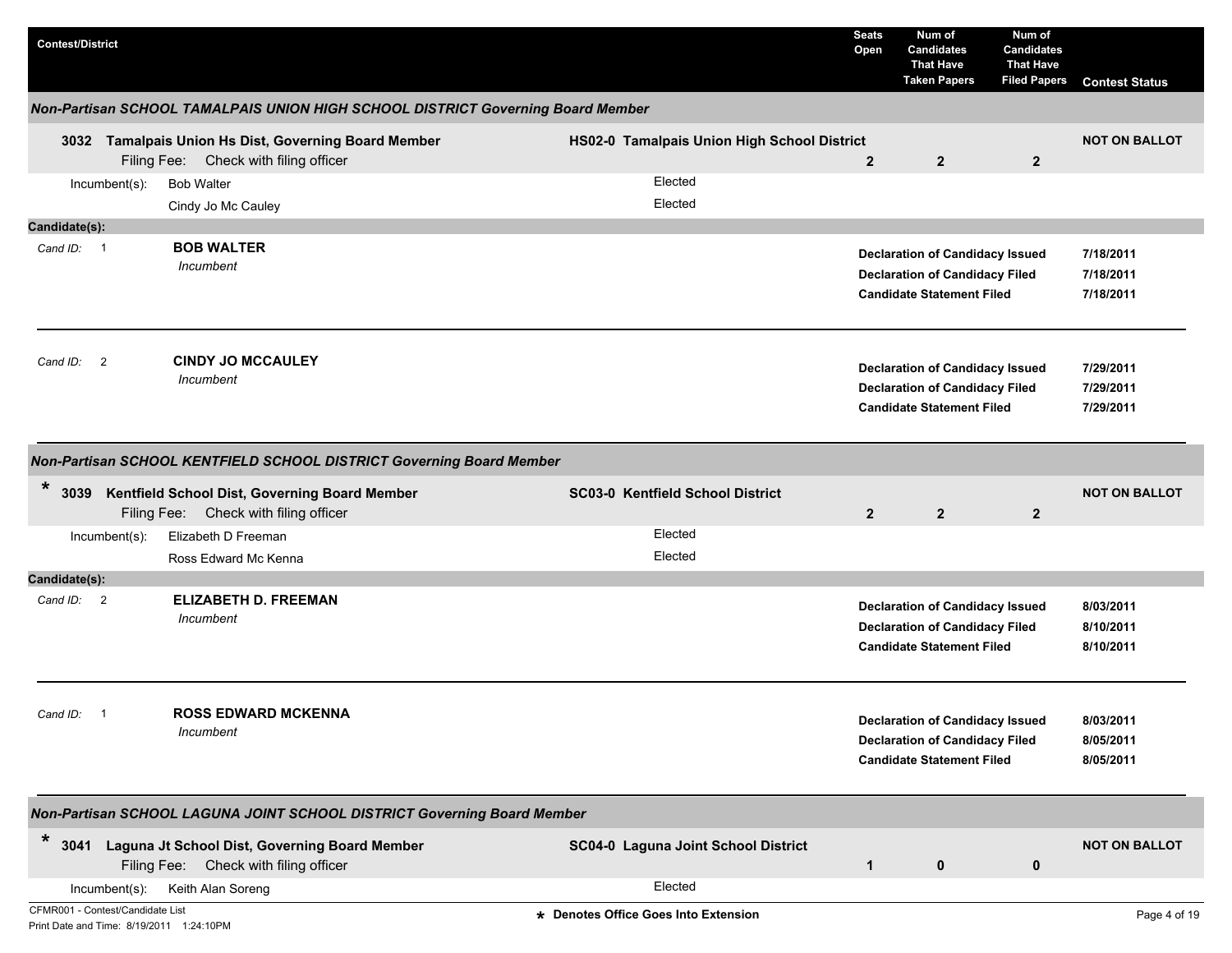| <b>Contest/District</b>                                                      |                                                                                                                  |                                                                      | <b>Seats</b><br>Open | Num of<br><b>Candidates</b><br><b>That Have</b><br><b>Taken Papers</b>                                              | Num of<br><b>Candidates</b><br><b>That Have</b><br><b>Filed Papers</b> | <b>Contest Status</b>               |
|------------------------------------------------------------------------------|------------------------------------------------------------------------------------------------------------------|----------------------------------------------------------------------|----------------------|---------------------------------------------------------------------------------------------------------------------|------------------------------------------------------------------------|-------------------------------------|
|                                                                              | Non-Partisan SCHOOL LARKSPUR-CORTE MADERA SCHOOL DISTRICT Gov Brd Member, Short                                  |                                                                      |                      |                                                                                                                     |                                                                        |                                     |
| $\ast$<br>3044<br>Incumbent(s):                                              | Larkspur-Corte Madera SD, Gov Brd Member, Short<br>Filing Fee: Check with filing officer<br>Julia Antonia Ritter | SC06-0 Larkspur-Corte Madera School District<br>Appointed to Vacancy | $\overline{2}$       | $\overline{2}$                                                                                                      | $\overline{2}$                                                         | <b>NOT ON BALLOT</b>                |
|                                                                              | Susan Elizabeth Christman                                                                                        | Appointed to Vacancy                                                 |                      |                                                                                                                     |                                                                        |                                     |
| Candidate(s):                                                                |                                                                                                                  |                                                                      |                      |                                                                                                                     |                                                                        |                                     |
| Cand $ID: 2$                                                                 | <b>SUSAN E. CHRISTMAN</b><br>Appointed Incumbent                                                                 |                                                                      |                      | <b>Declaration of Candidacy Issued</b><br><b>Declaration of Candidacy Filed</b><br><b>Candidate Statement Filed</b> |                                                                        | 7/18/2011<br>8/09/2011<br>8/09/2011 |
| Cand ID:                                                                     | <b>SHERI LYNNE MOWBRAY</b><br>Trustee, Larkspur-Corte Madera School District                                     |                                                                      |                      | <b>Declaration of Candidacy Issued</b><br><b>Declaration of Candidacy Filed</b><br><b>Candidate Statement Filed</b> |                                                                        | 7/18/2011<br>7/18/2011<br>7/18/2011 |
|                                                                              | Non-Partisan SCHOOL LARKSPUR-CORTE MADERA SCHOOL DISTRICT Gov Board Member, Full                                 |                                                                      |                      |                                                                                                                     |                                                                        |                                     |
| $\ast$<br>3045                                                               | Larkspur-Corte Madera SD, Gov Board Member, Full<br>Filing Fee: Check with filing officer                        | SC06-0 Larkspur-Corte Madera School District                         | $\mathbf{2}$         | $\mathbf{2}$                                                                                                        | $\mathbf{2}$                                                           | <b>NOT ON BALLOT</b>                |
| $Incumbent(s)$ :                                                             | Kevin Whitney Mangan                                                                                             | Elected                                                              |                      |                                                                                                                     |                                                                        |                                     |
|                                                                              | Sheri Lynne Mowbray                                                                                              | Elected                                                              |                      |                                                                                                                     |                                                                        |                                     |
| Candidate(s):                                                                |                                                                                                                  |                                                                      |                      |                                                                                                                     |                                                                        |                                     |
| Cand ID: 2                                                                   | <b>JULIA A. RITTER</b><br>Appointed Trustee, Larkspur-Corte Madera School District                               |                                                                      |                      | <b>Declaration of Candidacy Issued</b><br><b>Declaration of Candidacy Filed</b><br><b>Candidate Statement Filed</b> |                                                                        | 7/18/2011<br>8/04/2011<br>8/04/2011 |
| Cand ID: 3                                                                   | <b>SALLY F. RELOVA</b><br><b>Marketing Analyst</b>                                                               |                                                                      |                      | <b>Declaration of Candidacy Issued</b><br><b>Declaration of Candidacy Filed</b><br><b>Candidate Statement Filed</b> |                                                                        | 8/04/2011<br>8/11/2011<br>8/11/2011 |
|                                                                              | Non-Partisan SCHOOL LINCOLN SCHOOL DISTRICT Governing Board Member                                               |                                                                      |                      |                                                                                                                     |                                                                        |                                     |
| $\star$                                                                      | 3047 Lincoln School District, Governing Board Member<br>Filing Fee: Check with filing officer                    | SC07-0 Lincoln School District                                       | $\mathbf{1}$         | $\mathbf 1$                                                                                                         | $\mathbf{1}$                                                           | <b>NOT ON BALLOT</b>                |
| $Incumbent(s)$ :                                                             | Cheri Sue Katen                                                                                                  | Elected                                                              |                      |                                                                                                                     |                                                                        |                                     |
| CFMR001 - Contest/Candidate List<br>Print Date and Time: 8/19/2011 1:24:10PM |                                                                                                                  | * Denotes Office Goes Into Extension                                 |                      |                                                                                                                     |                                                                        | Page 5 of 19                        |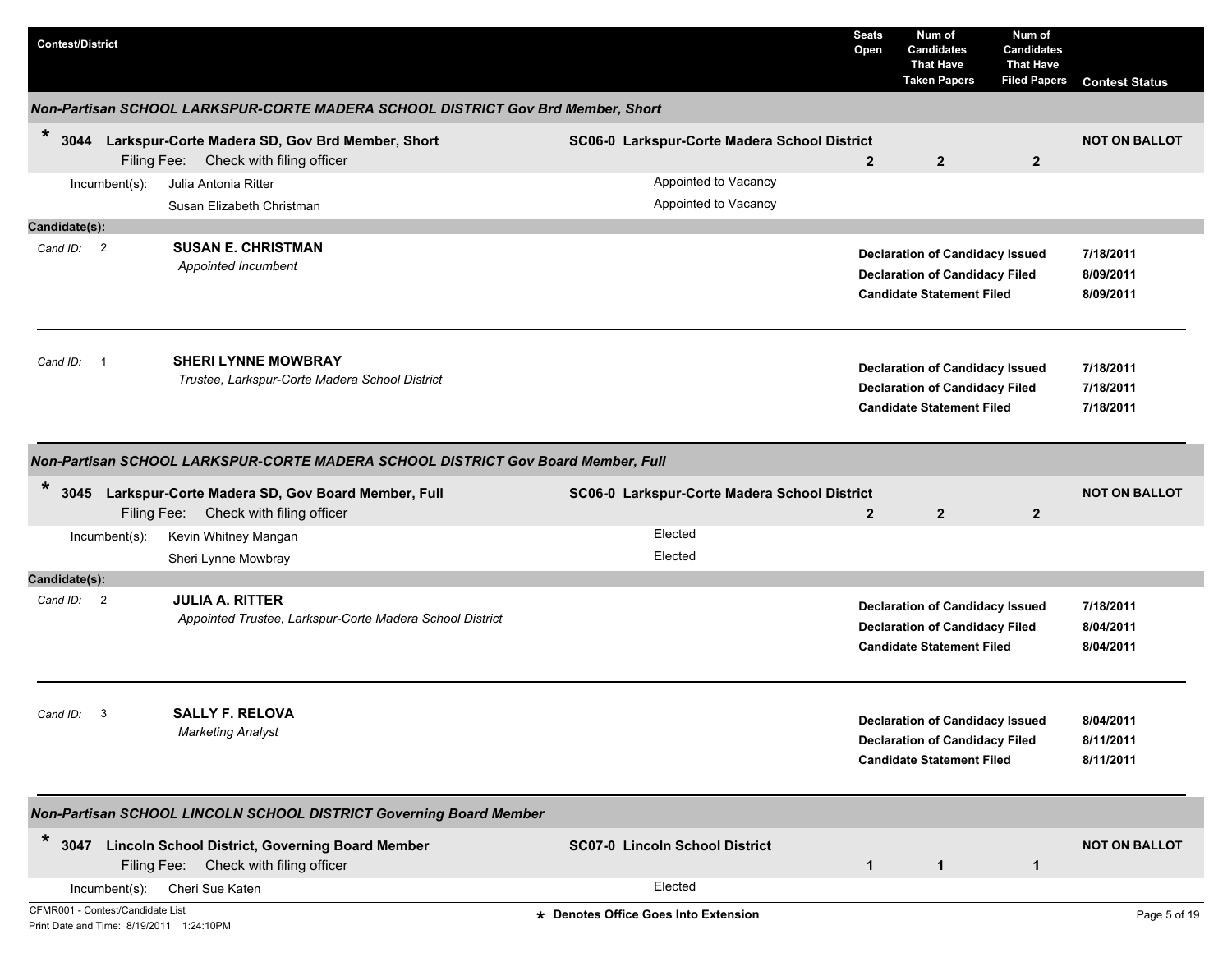| <b>Contest/District</b>                                         |                                                                                                                                                                                      |                                           | <b>Seats</b><br>Open                                                                                                | Num of<br><b>Candidates</b><br><b>That Have</b><br><b>Taken Papers</b>                                              | Num of<br><b>Candidates</b><br><b>That Have</b><br><b>Filed Papers</b> | <b>Contest Status</b>               |  |  |  |  |
|-----------------------------------------------------------------|--------------------------------------------------------------------------------------------------------------------------------------------------------------------------------------|-------------------------------------------|---------------------------------------------------------------------------------------------------------------------|---------------------------------------------------------------------------------------------------------------------|------------------------------------------------------------------------|-------------------------------------|--|--|--|--|
|                                                                 | Non-Partisan SCHOOL LINCOLN SCHOOL DISTRICT Governing Board Member                                                                                                                   |                                           |                                                                                                                     |                                                                                                                     |                                                                        |                                     |  |  |  |  |
|                                                                 | 3047 Lincoln School District, Governing Board Member<br>Filing Fee: Check with filing officer                                                                                        |                                           | $\mathbf{1}$                                                                                                        | $\mathbf{1}$                                                                                                        | $\mathbf{1}$                                                           | <b>NOT ON BALLOT</b>                |  |  |  |  |
| Candidate(s):                                                   |                                                                                                                                                                                      |                                           |                                                                                                                     |                                                                                                                     |                                                                        |                                     |  |  |  |  |
| Cand ID: 1                                                      | <b>CHERI SUE KATEN</b><br><b>Ballot Designation Not Submitted</b>                                                                                                                    |                                           | <b>Declaration of Candidacy Issued</b><br><b>Declaration of Candidacy Filed</b><br><b>Candidate Statement Filed</b> | 8/01/2011<br>8/01/2011                                                                                              |                                                                        |                                     |  |  |  |  |
| Non-Partisan SCHOOL ROSS SCHOOL DISTRICT Governing Board Member |                                                                                                                                                                                      |                                           |                                                                                                                     |                                                                                                                     |                                                                        |                                     |  |  |  |  |
| $\ast$                                                          | 3055 Ross School District, Governing Board Member<br><b>SC12-0 Ross School District</b><br>Filing Fee: Check with filing officer<br>2 <sup>2</sup><br>$\mathbf{3}$<br>$\overline{2}$ |                                           |                                                                                                                     |                                                                                                                     |                                                                        |                                     |  |  |  |  |
| Incumbent(s):                                                   | <b>Elizabeth Robbins</b><br>Robert L Hobart                                                                                                                                          | Elected<br>Elected                        |                                                                                                                     |                                                                                                                     |                                                                        |                                     |  |  |  |  |
| Candidate(s):                                                   |                                                                                                                                                                                      |                                           |                                                                                                                     |                                                                                                                     |                                                                        |                                     |  |  |  |  |
| Cand ID: 3                                                      | <b>ANN SUTRO</b><br>Parent                                                                                                                                                           |                                           |                                                                                                                     | <b>Declaration of Candidacy Issued</b><br><b>Declaration of Candidacy Filed</b><br><b>Candidate Statement Filed</b> |                                                                        | 8/17/2011<br>8/17/2011<br>8/17/2011 |  |  |  |  |
| Cand ID:<br>$\overline{\phantom{1}}$                            | <b>JOHN TURNBULL LONGLEY</b><br><b>Ballot Designation Not Submitted</b>                                                                                                              |                                           |                                                                                                                     | <b>Declaration of Candidacy Issued</b><br><b>Declaration of Candidacy Filed</b><br><b>Candidate Statement Filed</b> |                                                                        | 8/10/2011<br>8/11/2011              |  |  |  |  |
|                                                                 | <b>Non-Partisan SCHOOL UNION JOINT SCHOOL DISTRICT Governing Board Member</b>                                                                                                        |                                           |                                                                                                                     |                                                                                                                     |                                                                        |                                     |  |  |  |  |
|                                                                 | 3061 Union Joint School Dist, Governing Board Member<br>Filing Fee: Check with filing officer                                                                                        | <b>SC17-0 Union Joint School District</b> | $\mathbf{1}$                                                                                                        | $\mathbf{1}$                                                                                                        | $\mathbf{1}$                                                           | <b>NOT ON BALLOT</b>                |  |  |  |  |
| Incumbent(s):                                                   | Mark Louis Pomi                                                                                                                                                                      | Elected                                   |                                                                                                                     |                                                                                                                     |                                                                        |                                     |  |  |  |  |
| Candidate(s):                                                   |                                                                                                                                                                                      |                                           |                                                                                                                     |                                                                                                                     |                                                                        |                                     |  |  |  |  |
| Cand ID: 1                                                      | <b>MARK LOUIS POMI</b><br><b>Ballot Designation Not Submitted</b>                                                                                                                    |                                           |                                                                                                                     | <b>Declaration of Candidacy Issued</b><br><b>Declaration of Candidacy Filed</b><br><b>Candidate Statement Filed</b> |                                                                        | 8/04/2011<br>8/04/2011              |  |  |  |  |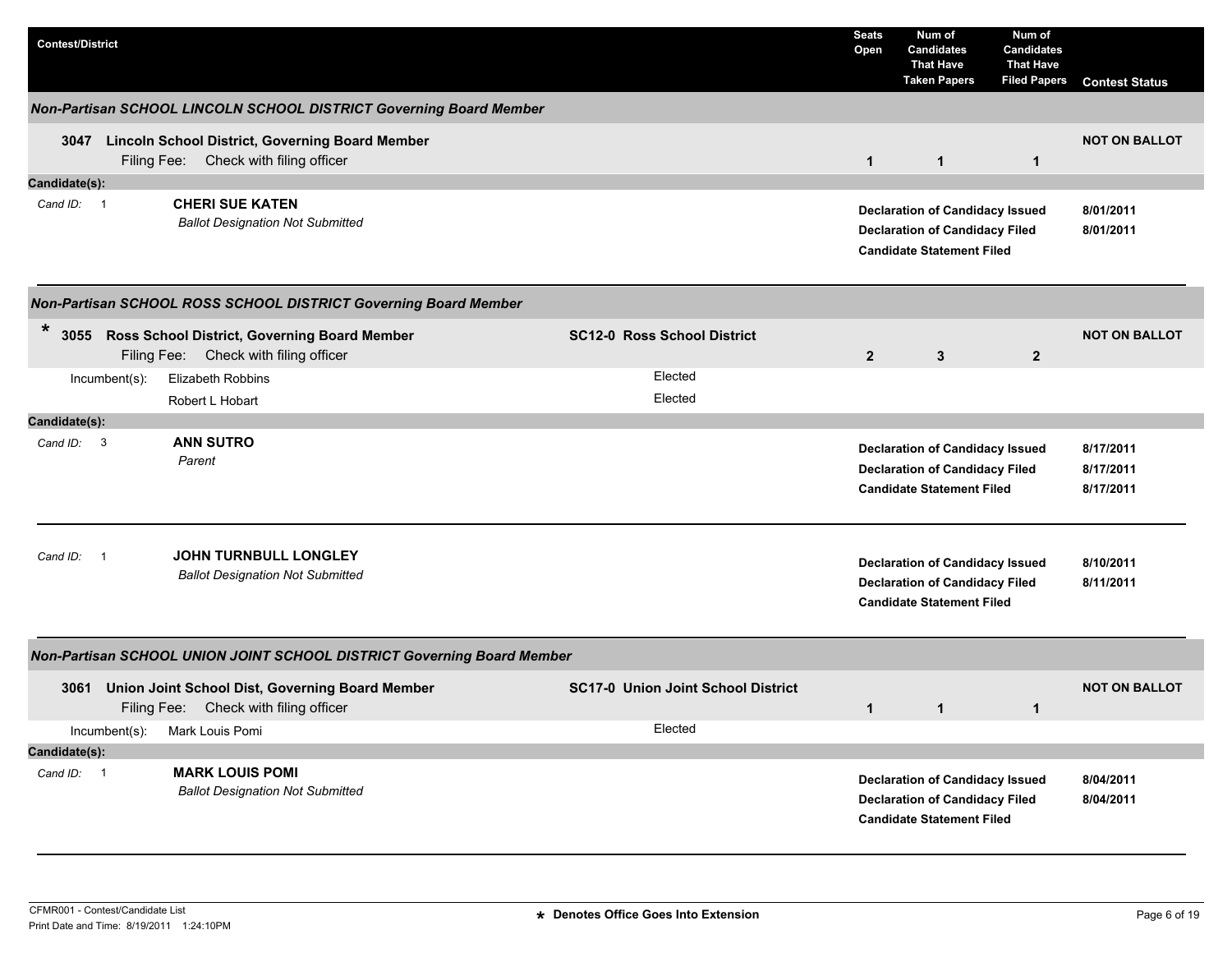| <b>Contest/District</b>                |                                                                                     |                               | <b>Seats</b><br>Open                                                                                                | Num of<br><b>Candidates</b><br><b>That Have</b><br><b>Taken Papers</b>                                              | Num of<br><b>Candidates</b><br><b>That Have</b><br><b>Filed Papers</b> | <b>Contest Status</b>  |
|----------------------------------------|-------------------------------------------------------------------------------------|-------------------------------|---------------------------------------------------------------------------------------------------------------------|---------------------------------------------------------------------------------------------------------------------|------------------------------------------------------------------------|------------------------|
|                                        | Non-Partisan MUNICIPAL CITY OF MILL VALLEY Member, City Council                     |                               |                                                                                                                     |                                                                                                                     |                                                                        |                        |
| $\ast$<br>5041                         | Member, City Council, City of Mill Valley<br>Filing Fee: Check with filing officer  | *506-0 City Of Mill Valley    | 3                                                                                                                   | 3                                                                                                                   | $\mathbf{3}$                                                           | <b>NOT ON BALLOT</b>   |
| Incumbent(s):                          | <b>Garrett Ernest Lion</b><br>Kenneth R Wachtel<br>Stephanie Moulton-Peters         | Elected<br>Elected<br>Elected |                                                                                                                     |                                                                                                                     |                                                                        |                        |
| Candidate(s):                          |                                                                                     |                               |                                                                                                                     |                                                                                                                     |                                                                        |                        |
| Cand ID: 1                             | <b>KENNETH RAY WACHTEL</b><br>Mill Valley City Councilmember                        |                               | <b>Declaration of Candidacy Issued</b><br><b>Declaration of Candidacy Filed</b><br><b>Candidate Statement Filed</b> | 8/08/2011<br>8/08/2011                                                                                              |                                                                        |                        |
| $\overline{\mathbf{3}}$<br>Cand ID:    | <b>GARRY LION</b><br>Vice Mayor/Councilmember                                       |                               |                                                                                                                     | <b>Declaration of Candidacy Issued</b><br><b>Declaration of Candidacy Filed</b><br><b>Candidate Statement Filed</b> |                                                                        | 8/11/2011<br>8/11/2011 |
| Cand ID:<br>$\overline{\phantom{0}}^2$ | <b>STEPHANIE MOULTON-PETERS</b><br>Incumbent                                        |                               |                                                                                                                     | <b>Declaration of Candidacy Issued</b><br><b>Declaration of Candidacy Filed</b><br><b>Candidate Statement Filed</b> |                                                                        | 8/10/2011<br>8/10/2011 |
|                                        | Non-Partisan MUNICIPAL TOWN OF TIBURON Member, Town Council                         |                               |                                                                                                                     |                                                                                                                     |                                                                        |                        |
| *                                      | 5103 Member, Town Council, Town of Tiburon<br>Filing Fee: Check with filing officer | *510-0 Town Of Tiburon        | $\overline{2}$                                                                                                      | $\overline{2}$                                                                                                      | $\mathbf{2}$                                                           | <b>NOT ON BALLOT</b>   |
| $Incumbent(s)$ :                       | Jeffrey Michael Slavitz                                                             | Elected                       |                                                                                                                     |                                                                                                                     |                                                                        |                        |
|                                        | <b>Richard B Collins</b>                                                            | Elected                       |                                                                                                                     |                                                                                                                     |                                                                        |                        |
| Candidate(s):                          |                                                                                     |                               |                                                                                                                     |                                                                                                                     |                                                                        |                        |
| Cand ID: 1                             | <b>DICK COLLINS</b><br>Attorney                                                     |                               |                                                                                                                     | <b>Declaration of Candidacy Issued</b><br><b>Declaration of Candidacy Filed</b><br><b>Candidate Statement Filed</b> |                                                                        | 8/10/2011<br>8/10/2011 |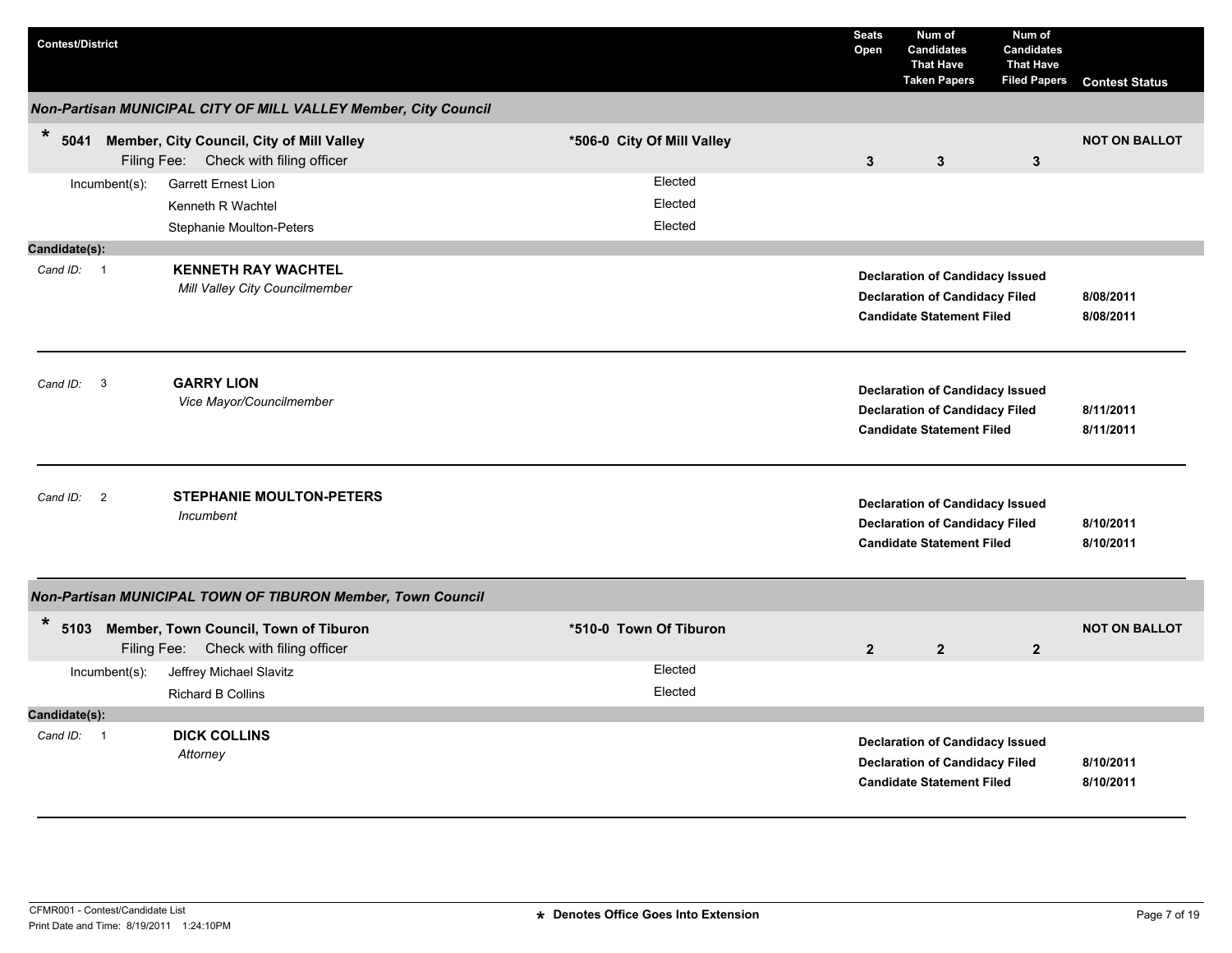| <b>Contest/District</b>                                                                      |                                                           | <b>Seats</b><br>Open | Num of<br><b>Candidates</b><br><b>That Have</b><br><b>Taken Papers</b>                                              | Num of<br><b>Candidates</b><br><b>That Have</b><br><b>Filed Papers</b> | <b>Contest Status</b>  |
|----------------------------------------------------------------------------------------------|-----------------------------------------------------------|----------------------|---------------------------------------------------------------------------------------------------------------------|------------------------------------------------------------------------|------------------------|
| Non-Partisan MUNICIPAL TOWN OF TIBURON Member, Town Council                                  |                                                           |                      |                                                                                                                     |                                                                        |                        |
| Member, Town Council, Town of Tiburon<br>5103<br>Filing Fee: Check with filing officer       |                                                           | $\overline{2}$       | $\overline{2}$                                                                                                      | $\overline{2}$                                                         | <b>NOT ON BALLOT</b>   |
| <b>FRANK X. DOYLE</b><br>Cand ID: 2<br>Entrepreneur/Planning Commissioner                    |                                                           |                      | <b>Declaration of Candidacy Issued</b><br><b>Declaration of Candidacy Filed</b><br><b>Candidate Statement Filed</b> |                                                                        | 8/17/2011<br>8/17/2011 |
| Non-Partisan DISTRICT BEL MARIN KEYS COMMUNITY SERVICES DISTRICT Director                    |                                                           |                      |                                                                                                                     |                                                                        |                        |
| $\ast$<br>6001<br>Director, Bel Marin Keys Csd<br>Filing Fee: Check with filing officer      | <b>CSD05-0 Bel Marin Keys Community Services District</b> | 3                    | 3                                                                                                                   | $\mathbf{3}$                                                           | <b>NOT ON BALLOT</b>   |
| Darrick Chase<br>$Incumbent(s)$ :<br>Susan Mary Leidy                                        | Elected<br>Elected<br>Elected                             |                      |                                                                                                                     |                                                                        |                        |
| Ernest Peter S Ganas<br>Candidate(s):                                                        |                                                           |                      |                                                                                                                     |                                                                        |                        |
| <b>DARRICK T. CHASE</b><br>Cand ID: 1<br>Incumbent                                           |                                                           |                      | <b>Declaration of Candidacy Issued</b><br><b>Declaration of Candidacy Filed</b><br><b>Candidate Statement Filed</b> |                                                                        | 7/20/2011<br>7/20/2011 |
| <b>ERNEST PETER S GANAS</b><br>Cand ID: 2<br>Incumbent                                       |                                                           |                      | <b>Declaration of Candidacy Issued</b><br><b>Declaration of Candidacy Filed</b><br><b>Candidate Statement Filed</b> |                                                                        | 7/25/2011<br>7/25/2011 |
| <b>RUTH MARIE SIMPSON</b><br>Cand ID:<br>-3<br><b>Ballot Designation Not Submitted</b>       |                                                           |                      | <b>Declaration of Candidacy Issued</b><br><b>Declaration of Candidacy Filed</b><br><b>Candidate Statement Filed</b> |                                                                        | 8/11/2011<br>8/11/2011 |
| Non-Partisan DISTRICT MARIN CITY COMMUNITY SERVICES DISTRICT Director, Short Term            |                                                           |                      |                                                                                                                     |                                                                        |                        |
| $\ast$<br>6003 Director, Short Term, Marin City Csd<br>Filing Fee: Check with filing officer | <b>CSD02-0 Marin City Community Services District</b>     | $\overline{2}$       | 3                                                                                                                   | $\mathbf{2}$                                                           | <b>NOT ON BALLOT</b>   |
| Ross Alan Weinstein<br>Incumbent(s):<br>Nancy Jo Johnson                                     | Appointed to Vacancy<br>Elected                           |                      |                                                                                                                     |                                                                        |                        |
| CFMR001 - Contest/Candidate List<br>Print Date and Time: 8/19/2011 1:24:10PM                 | * Denotes Office Goes Into Extension                      |                      |                                                                                                                     |                                                                        | Page 8 of 19           |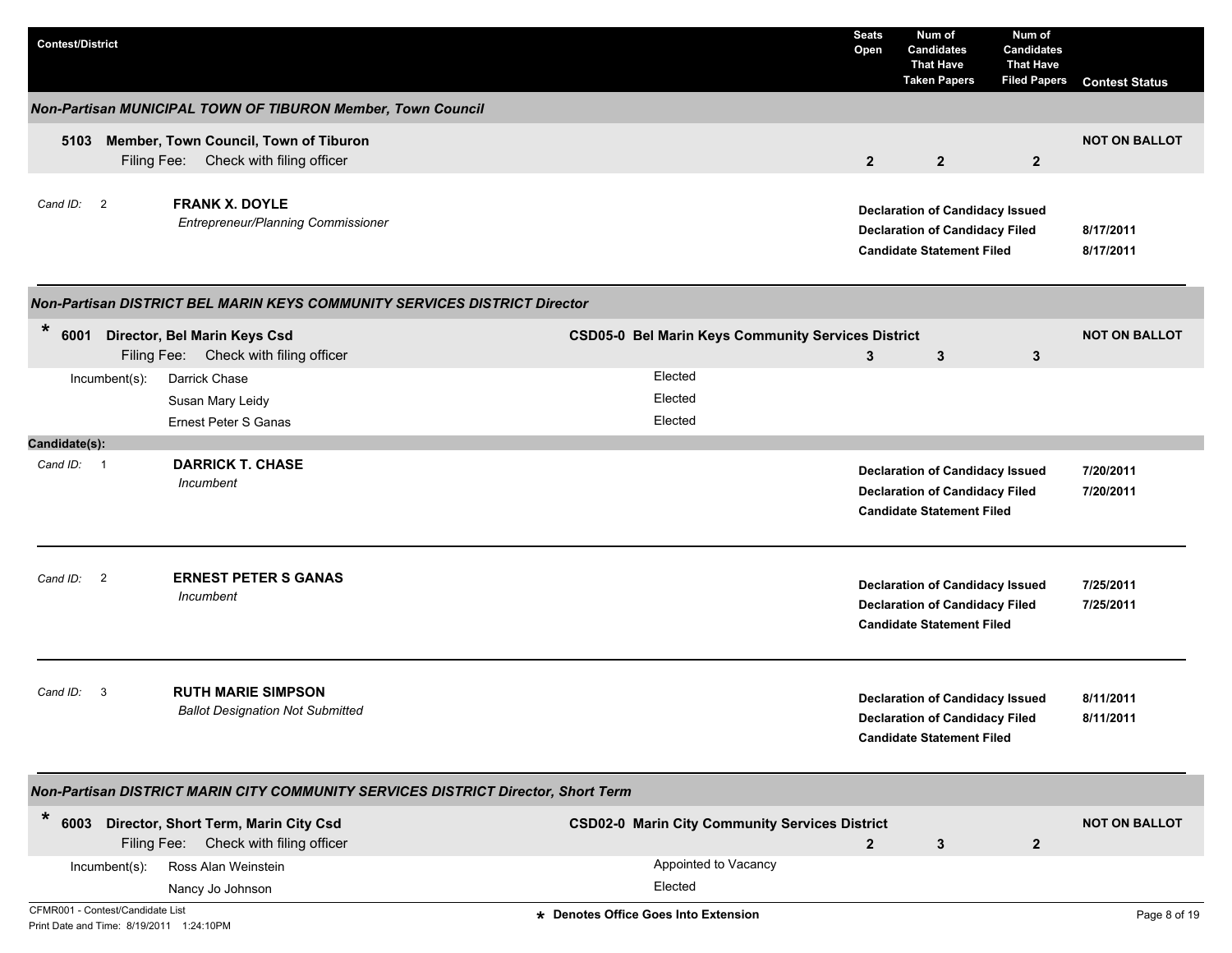| <b>Contest/District</b> |                         |                                                                                    |                                                       | <b>Seats</b><br>Open | Num of<br><b>Candidates</b><br><b>That Have</b><br><b>Taken Papers</b>                                              | Num of<br><b>Candidates</b><br><b>That Have</b><br><b>Filed Papers</b> | <b>Contest Status</b>               |
|-------------------------|-------------------------|------------------------------------------------------------------------------------|-------------------------------------------------------|----------------------|---------------------------------------------------------------------------------------------------------------------|------------------------------------------------------------------------|-------------------------------------|
|                         |                         | Non-Partisan DISTRICT MARIN CITY COMMUNITY SERVICES DISTRICT Director, Short Term  |                                                       |                      |                                                                                                                     |                                                                        |                                     |
|                         |                         | 6003 Director, Short Term, Marin City Csd<br>Filing Fee: Check with filing officer |                                                       | $\overline{2}$       | 3                                                                                                                   | $\overline{2}$                                                         | <b>NOT ON BALLOT</b>                |
| Candidate(s):           |                         |                                                                                    |                                                       |                      |                                                                                                                     |                                                                        |                                     |
| Cand ID: 1              |                         | <b>BELINDA PEREZ INGRAHAM</b><br>Administrator                                     |                                                       |                      | <b>Declaration of Candidacy Issued</b><br><b>Declaration of Candidacy Filed</b><br><b>Candidate Statement Filed</b> |                                                                        | 8/08/2011<br>8/12/2011              |
| Cand ID:                | 3                       | <b>ROSS WEINSTEIN</b><br>Appointed Incumbent                                       |                                                       |                      | <b>Declaration of Candidacy Issued</b><br><b>Declaration of Candidacy Filed</b><br><b>Candidate Statement Filed</b> |                                                                        | 8/12/2011<br>8/12/2011              |
|                         |                         | Non-Partisan DISTRICT MARIN CITY COMMUNITY SERVICES DISTRICT Director, Full Term   |                                                       |                      |                                                                                                                     |                                                                        |                                     |
| $\ast$                  |                         | 6004 Director, Full Term, Marin City Csd<br>Filing Fee: Check with filing officer  | <b>CSD02-0 Marin City Community Services District</b> | $\mathbf{2}$         | 3                                                                                                                   | $\overline{2}$                                                         | <b>NOT ON BALLOT</b>                |
|                         | Incumbent(s):           | Royce Y Mc Lemore                                                                  | Elected                                               |                      |                                                                                                                     |                                                                        |                                     |
|                         |                         | <b>Everett Parchment Brandon</b>                                                   | Elected                                               |                      |                                                                                                                     |                                                                        |                                     |
| Candidate(s):           |                         |                                                                                    |                                                       |                      |                                                                                                                     |                                                                        |                                     |
| Cand ID: 1              |                         | <b>EVERETT P. BRANDON</b><br>Incumbent                                             |                                                       |                      | <b>Declaration of Candidacy Issued</b><br><b>Declaration of Candidacy Filed</b><br><b>Candidate Statement Filed</b> |                                                                        | 7/22/2011<br>8/08/2011<br>8/08/2011 |
| Cand ID:                | $\overline{\mathbf{3}}$ | <b>NANCY JO JOHNSON</b><br>Retired                                                 |                                                       |                      | <b>Declaration of Candidacy Issued</b><br><b>Declaration of Candidacy Filed</b><br><b>Candidate Statement Filed</b> |                                                                        | 8/08/2011<br>8/11/2011              |
|                         |                         | Non-Partisan DISTRICT MARINWOOD COMMUNITY SERVICES DISTRICT Director               |                                                       |                      |                                                                                                                     |                                                                        |                                     |
| $\ast$                  |                         | 6005 Director, Marinwood Csd<br>Filing Fee: Check with filing officer              | <b>CSD03-0 Marinwood Community Services District</b>  | 3                    | $\mathbf{3}$                                                                                                        | 3                                                                      | <b>NOT ON BALLOT</b>                |
|                         | Incumbent(s):           | Tarey Ayn Read                                                                     | Elected                                               |                      |                                                                                                                     |                                                                        |                                     |
|                         |                         | William Howard Hansell                                                             | Elected                                               |                      |                                                                                                                     |                                                                        |                                     |
|                         |                         | Cyane Bemiss Dandridge                                                             | Elected                                               |                      |                                                                                                                     |                                                                        |                                     |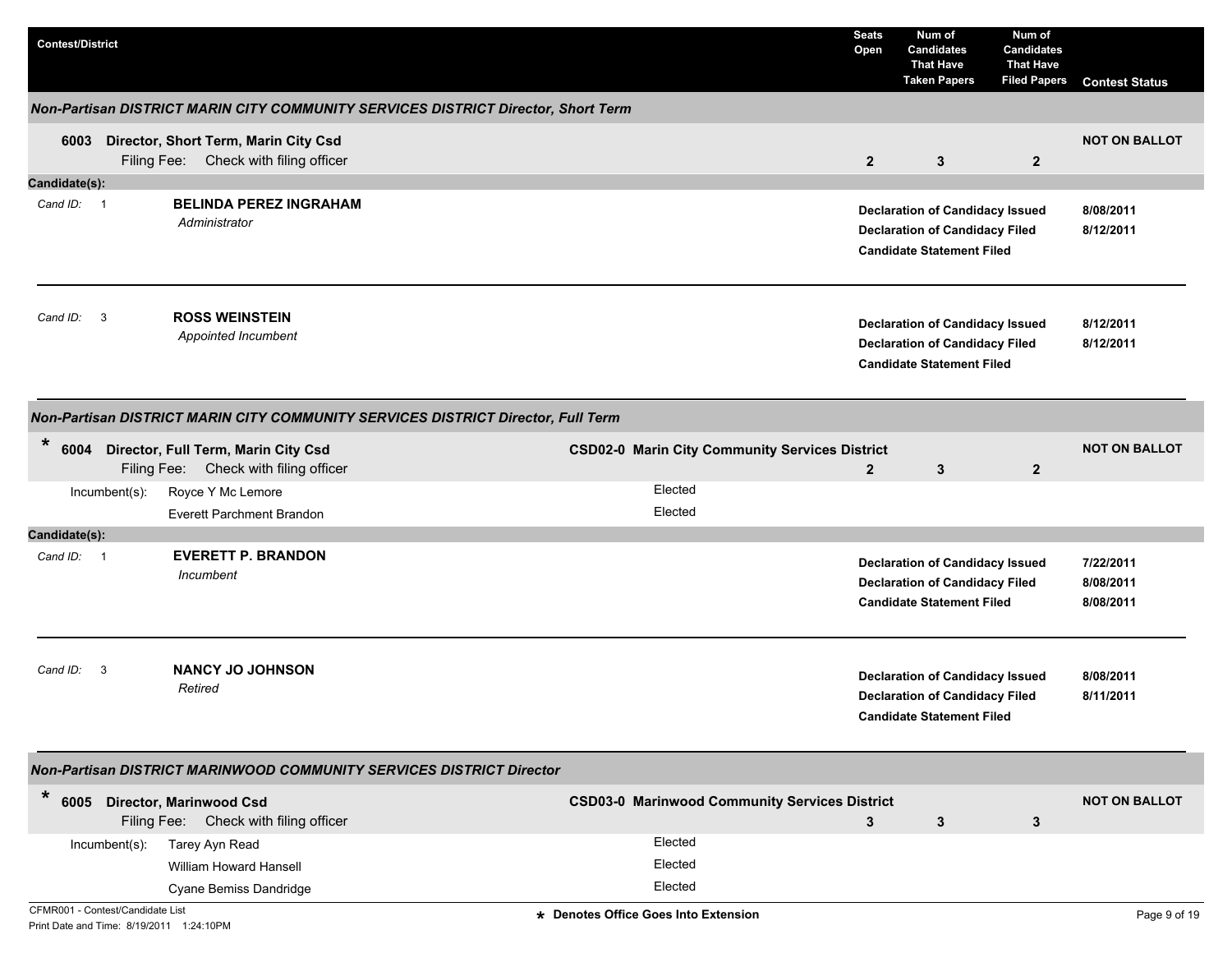| <b>Contest/District</b>              |               |                                                                                   |  |                                                       | <b>Seats</b><br>Open | Num of<br><b>Candidates</b><br><b>That Have</b><br><b>Taken Papers</b>                                              | Num of<br><b>Candidates</b><br><b>That Have</b><br><b>Filed Papers</b> | <b>Contest Status</b>               |
|--------------------------------------|---------------|-----------------------------------------------------------------------------------|--|-------------------------------------------------------|----------------------|---------------------------------------------------------------------------------------------------------------------|------------------------------------------------------------------------|-------------------------------------|
|                                      |               | Non-Partisan DISTRICT MARINWOOD COMMUNITY SERVICES DISTRICT Director              |  |                                                       |                      |                                                                                                                     |                                                                        |                                     |
| 6005                                 |               | <b>Director, Marinwood Csd</b><br>Filing Fee: Check with filing officer           |  |                                                       | 3                    | 3                                                                                                                   | 3                                                                      | <b>NOT ON BALLOT</b>                |
| Candidate(s):                        |               |                                                                                   |  |                                                       |                      |                                                                                                                     |                                                                        |                                     |
| Cand ID: 2                           |               | <b>WILLIAM HANSELL</b><br>Incumbent                                               |  |                                                       |                      | <b>Declaration of Candidacy Issued</b><br><b>Declaration of Candidacy Filed</b><br><b>Candidate Statement Filed</b> |                                                                        | 8/03/2011<br>8/12/2011<br>8/12/2011 |
| Cand ID:<br>$\overline{\phantom{0}}$ |               | <b>TAREY AYN READ</b><br>Incumbent                                                |  |                                                       |                      | <b>Declaration of Candidacy Issued</b><br><b>Declaration of Candidacy Filed</b><br><b>Candidate Statement Filed</b> |                                                                        | 7/29/2011<br>7/29/2011              |
| Cand ID:                             | $\mathbf{3}$  | <b>CYANE DANDRIDGE</b><br>Incumbent                                               |  |                                                       |                      | <b>Declaration of Candidacy Issued</b><br><b>Declaration of Candidacy Filed</b><br><b>Candidate Statement Filed</b> |                                                                        | 8/11/2011<br>8/11/2011              |
|                                      |               | Non-Partisan DISTRICT MUIR BEACH COMMUNITY SERVICES DISTRICT Director, Short Term |  |                                                       |                      |                                                                                                                     |                                                                        |                                     |
| 6007                                 |               | Director, Short Term, Muir Beach Csd<br>Filing Fee: Check with filing officer     |  | <b>CSD04-0 Muir Beach Community Services District</b> | $\overline{1}$       | $\mathbf{1}$                                                                                                        | 1                                                                      | <b>NOT ON BALLOT</b>                |
|                                      | Incumbent(s): | Peter Charles Lambert                                                             |  | Appointed to Vacancy                                  |                      |                                                                                                                     |                                                                        |                                     |
| Candidate(s):                        |               |                                                                                   |  |                                                       |                      |                                                                                                                     |                                                                        |                                     |
| Cand ID: 1                           |               | PETER CHARLES LAMBERT<br><b>Ballot Designation Not Submitted</b>                  |  |                                                       |                      | <b>Declaration of Candidacy Issued</b><br><b>Declaration of Candidacy Filed</b><br><b>Candidate Statement Filed</b> |                                                                        | 8/10/2011<br>8/10/2011              |
|                                      |               | Non-Partisan DISTRICT MUIR BEACH COMMUNITY SERVICES DISTRICT Director, Full Term  |  |                                                       |                      |                                                                                                                     |                                                                        |                                     |
| 6008                                 |               | Director, Full Term, Muir Beach Csd<br>Filing Fee: Check with filing officer      |  | <b>CSD04-0 Muir Beach Community Services District</b> | $\overline{2}$       | $\overline{2}$                                                                                                      | $\mathbf 2$                                                            | <b>NOT ON BALLOT</b>                |
|                                      | Incumbent(s): | Scott Warren Bender<br>Steven S Shaffer                                           |  | Elected<br>Elected                                    |                      |                                                                                                                     |                                                                        |                                     |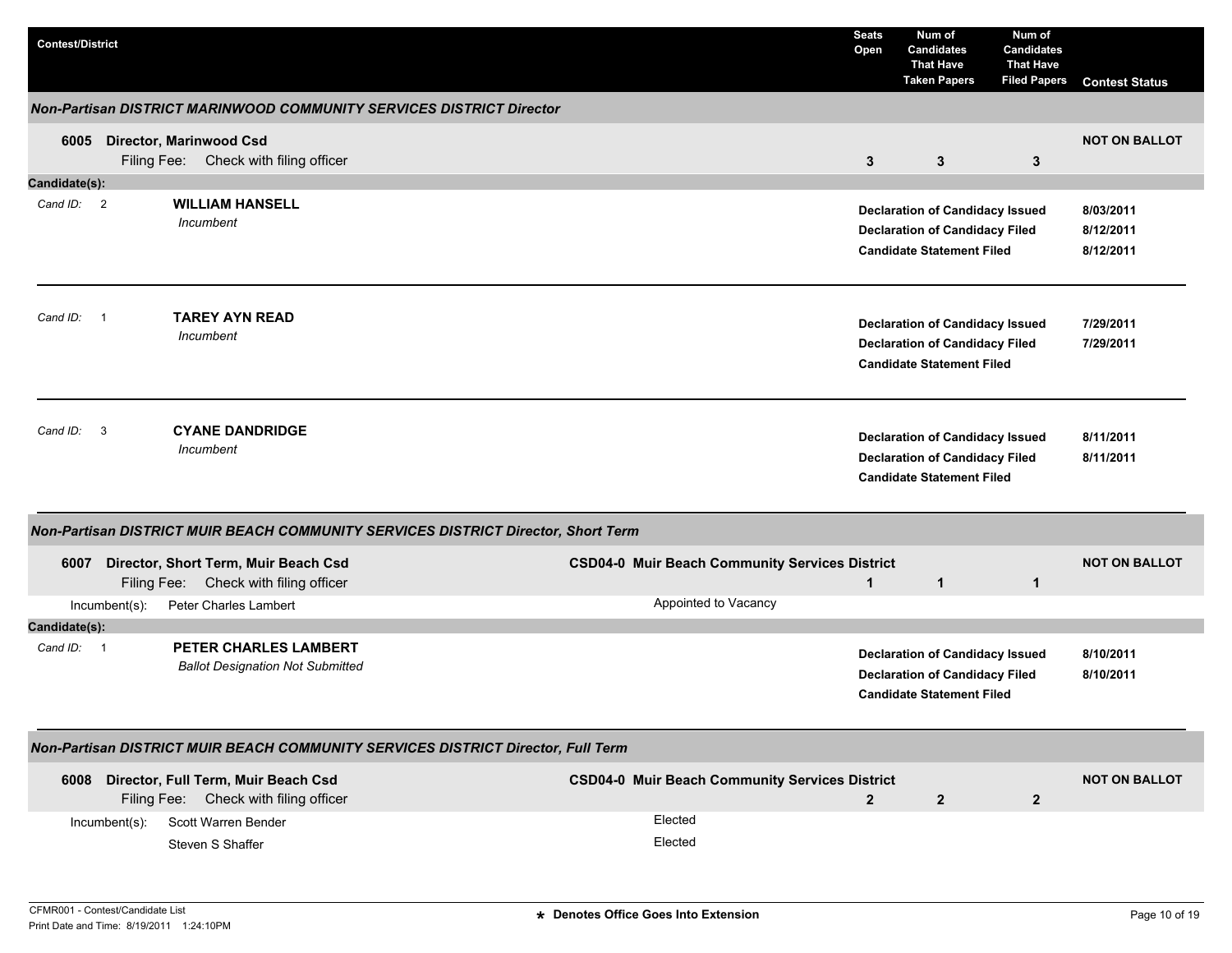| <b>Contest/District</b>                                                         |                |                                                                                   |  |                                                      | <b>Seats</b><br>Open | Num of<br><b>Candidates</b><br><b>That Have</b><br><b>Taken Papers</b>                                              | Num of<br><b>Candidates</b><br><b>That Have</b><br><b>Filed Papers</b> | <b>Contest Status</b>               |  |
|---------------------------------------------------------------------------------|----------------|-----------------------------------------------------------------------------------|--|------------------------------------------------------|----------------------|---------------------------------------------------------------------------------------------------------------------|------------------------------------------------------------------------|-------------------------------------|--|
|                                                                                 |                | Non-Partisan DISTRICT MUIR BEACH COMMUNITY SERVICES DISTRICT Director, Full Term  |  |                                                      |                      |                                                                                                                     |                                                                        |                                     |  |
|                                                                                 |                | 6008 Director, Full Term, Muir Beach Csd<br>Filing Fee: Check with filing officer |  |                                                      | $\overline{2}$       | $\overline{2}$                                                                                                      | $\overline{2}$                                                         | <b>NOT ON BALLOT</b>                |  |
| Candidate(s):                                                                   |                |                                                                                   |  |                                                      |                      |                                                                                                                     |                                                                        |                                     |  |
| Cand ID: 1                                                                      |                | <b>SCOTT WARREN BENDER</b><br>Incumbent                                           |  |                                                      |                      | <b>Declaration of Candidacy Issued</b><br><b>Declaration of Candidacy Filed</b><br><b>Candidate Statement Filed</b> |                                                                        | 7/29/2011<br>7/29/2011              |  |
| Cand ID: 3                                                                      |                | <b>STEVEN S. SHAFFER</b><br><b>Ballot Designation Not Submitted</b>               |  |                                                      |                      | <b>Declaration of Candidacy Issued</b><br><b>Declaration of Candidacy Filed</b><br><b>Candidate Statement Filed</b> |                                                                        | 8/09/2011<br>8/09/2011              |  |
| Non-Partisan DISTRICT TAMALPAIS COMMUNITY SERVICES DISTRICT Director, Full Term |                |                                                                                   |  |                                                      |                      |                                                                                                                     |                                                                        |                                     |  |
| 6009                                                                            |                | Director, Full Term, Tamalpais Csd<br>Filing Fee: Check with filing officer       |  | <b>CSD06-0 Tamalpais Community Services District</b> | 3                    | $\mathbf{3}$                                                                                                        | $\mathbf{3}$                                                           | <b>NOT ON BALLOT</b>                |  |
|                                                                                 | Incumbent(s):  | Steffen John Bartschat<br>Linda Johnson<br>Gretchen F N Stagg                     |  | Elected<br>Elected<br>Elected                        |                      |                                                                                                                     |                                                                        |                                     |  |
| Candidate(s):                                                                   |                |                                                                                   |  |                                                      |                      |                                                                                                                     |                                                                        |                                     |  |
| Cand ID: 3                                                                      |                | <b>STEFFEN J. BARTSCHAT</b><br>Incumbent                                          |  |                                                      |                      | <b>Declaration of Candidacy Issued</b><br><b>Declaration of Candidacy Filed</b><br><b>Candidate Statement Filed</b> |                                                                        | 8/09/2011<br>8/09/2011<br>8/09/2011 |  |
| Cand ID:                                                                        | $\overline{2}$ | <b>GRETCHEN F N STAGG</b><br>Incumbent                                            |  |                                                      |                      | <b>Declaration of Candidacy Issued</b><br><b>Declaration of Candidacy Filed</b><br><b>Candidate Statement Filed</b> |                                                                        | 8/03/2011<br>8/08/2011              |  |
| Cand ID: 1                                                                      |                | <b>LINDA JOHNSON</b><br>Incumbent                                                 |  |                                                      |                      | <b>Declaration of Candidacy Issued</b><br><b>Declaration of Candidacy Filed</b><br><b>Candidate Statement Filed</b> |                                                                        | 7/28/2011<br>7/28/2011<br>7/28/2011 |  |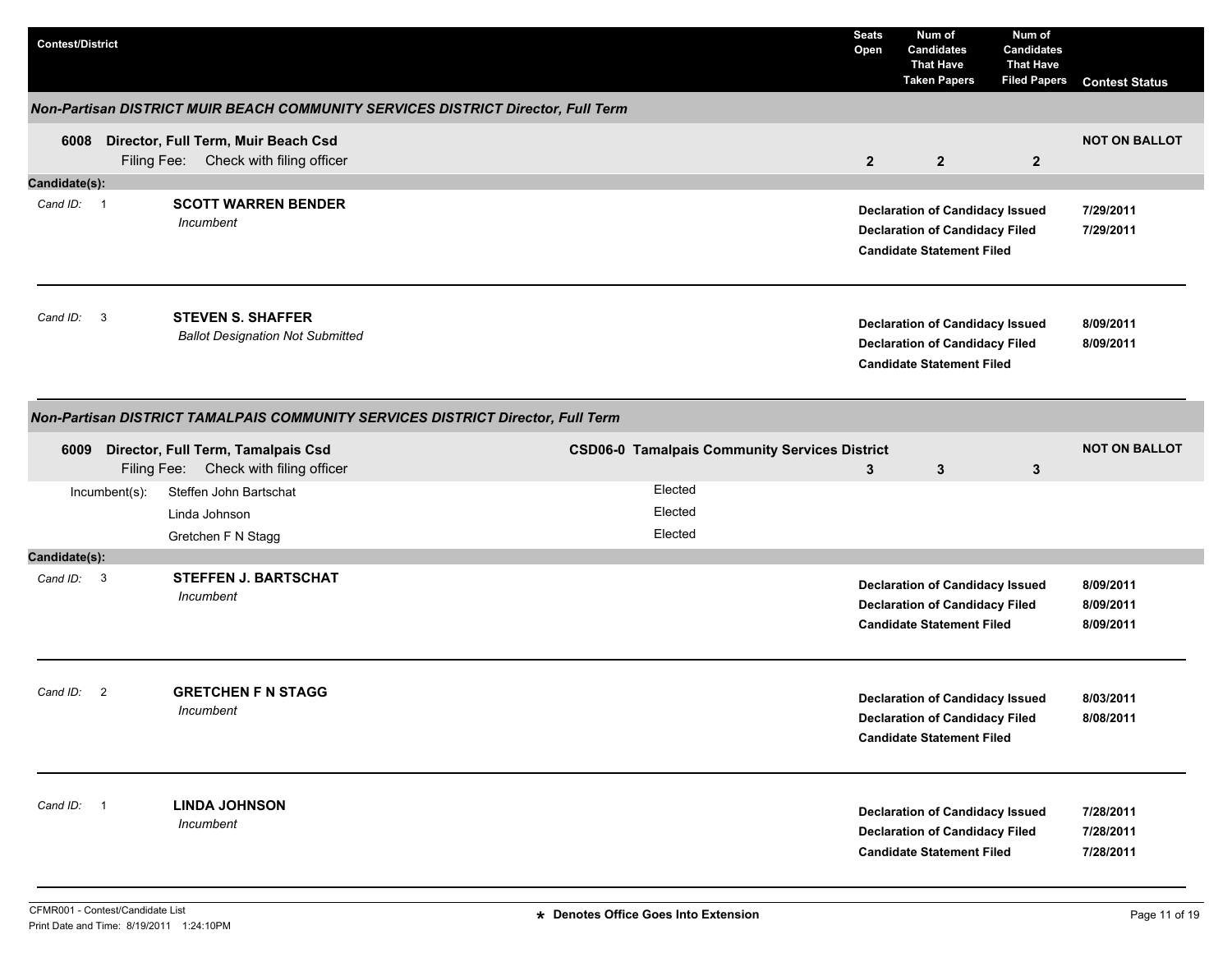| <b>Contest/District</b>      |                                                                                   |                                                                                  | <b>Seats</b><br>Open | Num of<br><b>Candidates</b><br><b>That Have</b><br><b>Taken Papers</b>                                              | Num of<br><b>Candidates</b><br><b>That Have</b><br><b>Filed Papers</b> | <b>Contest Status</b>  |  |  |  |  |
|------------------------------|-----------------------------------------------------------------------------------|----------------------------------------------------------------------------------|----------------------|---------------------------------------------------------------------------------------------------------------------|------------------------------------------------------------------------|------------------------|--|--|--|--|
|                              |                                                                                   | Non-Partisan DISTRICT TAMALPAIS COMMUNITY SERVICES DISTRICT Director, Short Term |                      |                                                                                                                     |                                                                        |                        |  |  |  |  |
| *                            | 6010 Director, Short Term, Tamalpais Csd<br>Filing Fee: Check with filing officer | <b>CSD06-0 Tamalpais Community Services District</b>                             | $\mathbf{1}$         | $\mathbf{1}$                                                                                                        | $\mathbf{1}$                                                           | <b>NOT ON BALLOT</b>   |  |  |  |  |
| Incumbent(s):                | Jeffrey Arthur Brown                                                              | Appointed to Vacancy                                                             |                      |                                                                                                                     |                                                                        |                        |  |  |  |  |
| Candidate(s):                |                                                                                   |                                                                                  |                      |                                                                                                                     |                                                                        |                        |  |  |  |  |
| Cand ID: 1                   | <b>JEFF BROWN</b><br>Appointed Incumbent                                          |                                                                                  |                      | <b>Declaration of Candidacy Issued</b><br><b>Declaration of Candidacy Filed</b><br><b>Candidate Statement Filed</b> |                                                                        | 8/09/2011<br>8/09/2011 |  |  |  |  |
|                              | <b>Non-Partisan DISTRICT KENTFIELD FIRE PROTECTION DISTRICT Director</b>          |                                                                                  |                      |                                                                                                                     |                                                                        |                        |  |  |  |  |
| 6018 Director, Kentfield Fpd | Filing Fee: Check with filing officer                                             | FI03-0 Kentfield Fire District                                                   | $\overline{2}$       | $\overline{2}$                                                                                                      | $\mathbf{2}$                                                           | <b>NOT ON BALLOT</b>   |  |  |  |  |
| Incumbent(s):                | <b>Bruce Corbet</b><br><b>Michael Gerard Murray</b>                               | Elected<br>Elected                                                               |                      |                                                                                                                     |                                                                        |                        |  |  |  |  |
| Candidate(s):                |                                                                                   |                                                                                  |                      |                                                                                                                     |                                                                        |                        |  |  |  |  |
| Cand ID: 2                   | <b>BRUCE CORBET</b><br>Incumbent                                                  |                                                                                  |                      | <b>Declaration of Candidacy Issued</b><br><b>Declaration of Candidacy Filed</b><br><b>Candidate Statement Filed</b> |                                                                        | 7/21/2011<br>7/21/2011 |  |  |  |  |
| Cand ID: 1                   | <b>MICHAEL GERARD MURRAY</b><br>Incumbent                                         |                                                                                  |                      | <b>Declaration of Candidacy Issued</b><br><b>Declaration of Candidacy Filed</b><br><b>Candidate Statement Filed</b> |                                                                        | 7/20/2011<br>7/20/2011 |  |  |  |  |
|                              | Non-Partisan DISTRICT SLEEPY HOLLOW FIRE PROTECTION DISTRICT Director             |                                                                                  |                      |                                                                                                                     |                                                                        |                        |  |  |  |  |
| 6021                         | <b>Director, Sleepy Hollow Fpd</b><br>Filing Fee: Check with filing officer       | FI05-0 Sleepy Hollow Fire Protection District                                    | $\mathbf{2}$         | $\overline{2}$                                                                                                      | $\overline{2}$                                                         | <b>NOT ON BALLOT</b>   |  |  |  |  |
| Incumbent(s):                | Frank Joseph Berto                                                                | Elected                                                                          |                      |                                                                                                                     |                                                                        |                        |  |  |  |  |
|                              | Thomas Joseph Finn                                                                | Elected                                                                          |                      |                                                                                                                     |                                                                        |                        |  |  |  |  |
| Candidate(s):                |                                                                                   |                                                                                  |                      |                                                                                                                     |                                                                        |                        |  |  |  |  |
| Cand ID: 1                   | <b>THOMAS JOSEPH FINN</b><br>Incumbent                                            |                                                                                  |                      | <b>Declaration of Candidacy Issued</b><br><b>Declaration of Candidacy Filed</b><br><b>Candidate Statement Filed</b> |                                                                        | 7/27/2011<br>7/28/2011 |  |  |  |  |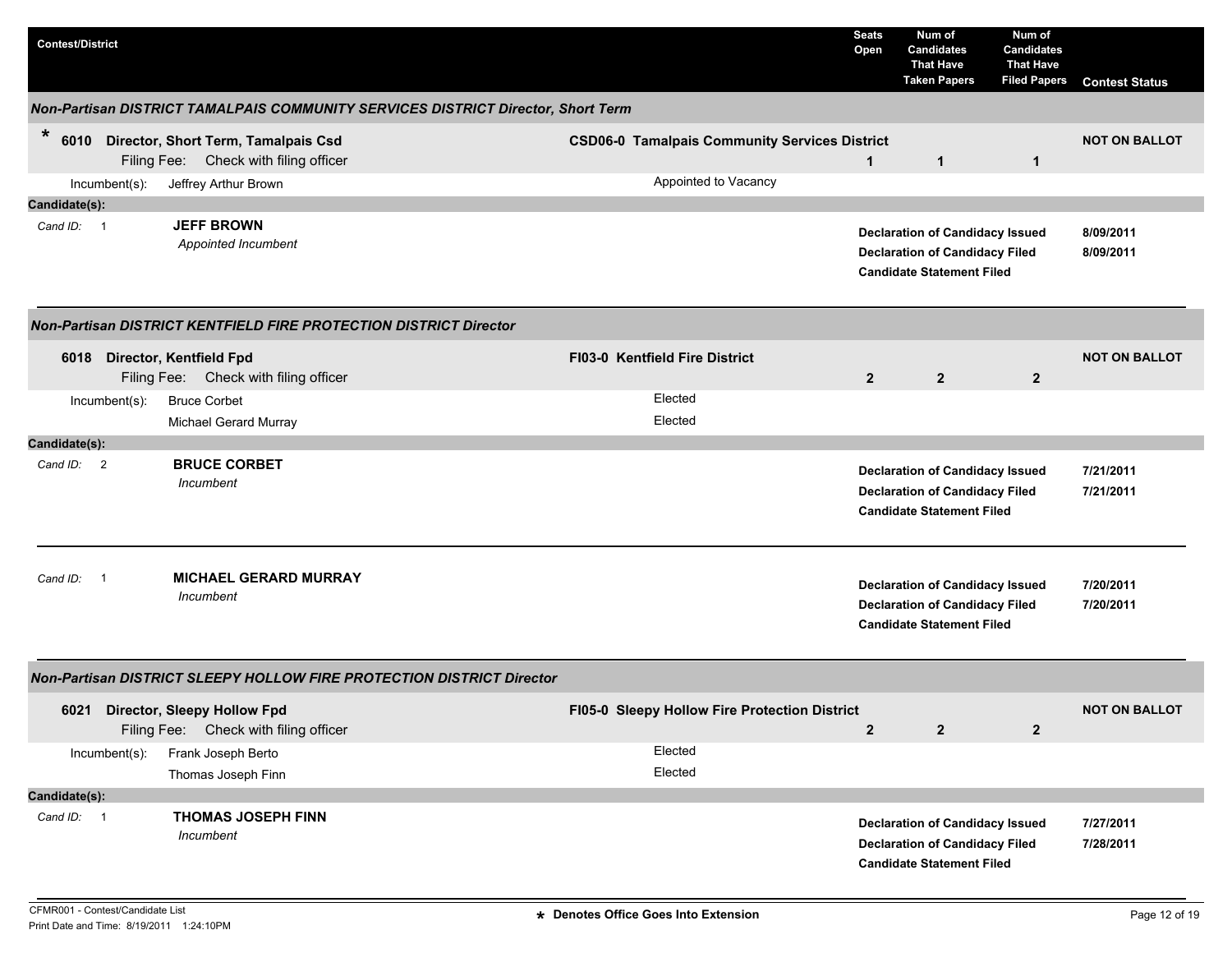| <b>Contest/District</b>                                                      |                                                                             |                                                | <b>Seats</b><br>Open | Num of<br><b>Candidates</b><br><b>That Have</b><br><b>Taken Papers</b>                                              | Num of<br><b>Candidates</b><br><b>That Have</b><br><b>Filed Papers</b> | <b>Contest Status</b>  |
|------------------------------------------------------------------------------|-----------------------------------------------------------------------------|------------------------------------------------|----------------------|---------------------------------------------------------------------------------------------------------------------|------------------------------------------------------------------------|------------------------|
|                                                                              | Non-Partisan DISTRICT SLEEPY HOLLOW FIRE PROTECTION DISTRICT Director       |                                                |                      |                                                                                                                     |                                                                        |                        |
| 6021                                                                         | <b>Director, Sleepy Hollow Fpd</b><br>Filing Fee: Check with filing officer |                                                | $\overline{2}$       | $\overline{2}$                                                                                                      | $\overline{2}$                                                         | <b>NOT ON BALLOT</b>   |
| Cand ID: 2                                                                   | <b>FRANK JOSEPH BERTO</b><br>Incumbent                                      |                                                |                      | <b>Declaration of Candidacy Issued</b><br><b>Declaration of Candidacy Filed</b><br><b>Candidate Statement Filed</b> |                                                                        | 7/27/2011<br>7/28/2011 |
|                                                                              | Non-Partisan DISTRICT STINSON BEACH FIRE PROTECTION DISTRICT Director       |                                                |                      |                                                                                                                     |                                                                        |                        |
| $\ast$<br>6023                                                               | Director, Stinson Beach Fpd<br>Filing Fee: Check with filing officer        | FI07-0 Stinson Beach Fire Protection District  | 3                    | 3                                                                                                                   | 3                                                                      | <b>NOT ON BALLOT</b>   |
| $Incumbent(s)$ :                                                             | Christopher J Harrington<br>Philip Joseph O Brien<br>John R Washington      | Elected<br>Elected<br>Elected                  |                      |                                                                                                                     |                                                                        |                        |
| Candidate(s):                                                                |                                                                             |                                                |                      |                                                                                                                     |                                                                        |                        |
| Cand ID: 3                                                                   | <b>PHILIP O'BRIEN</b><br>Incumbent                                          |                                                |                      | <b>Declaration of Candidacy Issued</b><br><b>Declaration of Candidacy Filed</b><br><b>Candidate Statement Filed</b> |                                                                        | 8/02/2011<br>8/02/2011 |
| Cand ID: 2                                                                   | <b>JOHN R. WASHINGTON</b><br><b>Ballot Designation Not Submitted</b>        |                                                |                      | <b>Declaration of Candidacy Issued</b><br><b>Declaration of Candidacy Filed</b><br><b>Candidate Statement Filed</b> |                                                                        | 8/02/2011<br>8/02/2011 |
| Cand ID:                                                                     | <b>RALPH "ROB" ROBINSON</b><br>Attorney/Firefighter                         |                                                |                      | <b>Declaration of Candidacy Issued</b><br><b>Declaration of Candidacy Filed</b><br><b>Candidate Statement Filed</b> |                                                                        | 8/02/2011<br>8/05/2011 |
|                                                                              | <b>Non-Partisan DISTRICT TIBURON FIRE PROTECTION DISTRICT Director</b>      |                                                |                      |                                                                                                                     |                                                                        |                        |
| $\ast$<br>6028 Director, Tiburon Fpd                                         | Filing Fee: Check with filing officer                                       | <b>FI09-0 Tiburon Fire Protection District</b> | $\overline{2}$       | $\overline{2}$                                                                                                      | $\overline{2}$                                                         | <b>NOT ON BALLOT</b>   |
| $Incumbent(s)$ :                                                             | Steve James Sears<br>Robert G Miller                                        | Appointed to Vacancy<br>Elected                |                      |                                                                                                                     |                                                                        |                        |
| CFMR001 - Contest/Candidate List<br>Print Date and Time: 8/19/2011 1:24:10PM |                                                                             | * Denotes Office Goes Into Extension           |                      |                                                                                                                     |                                                                        | Page 13 of 19          |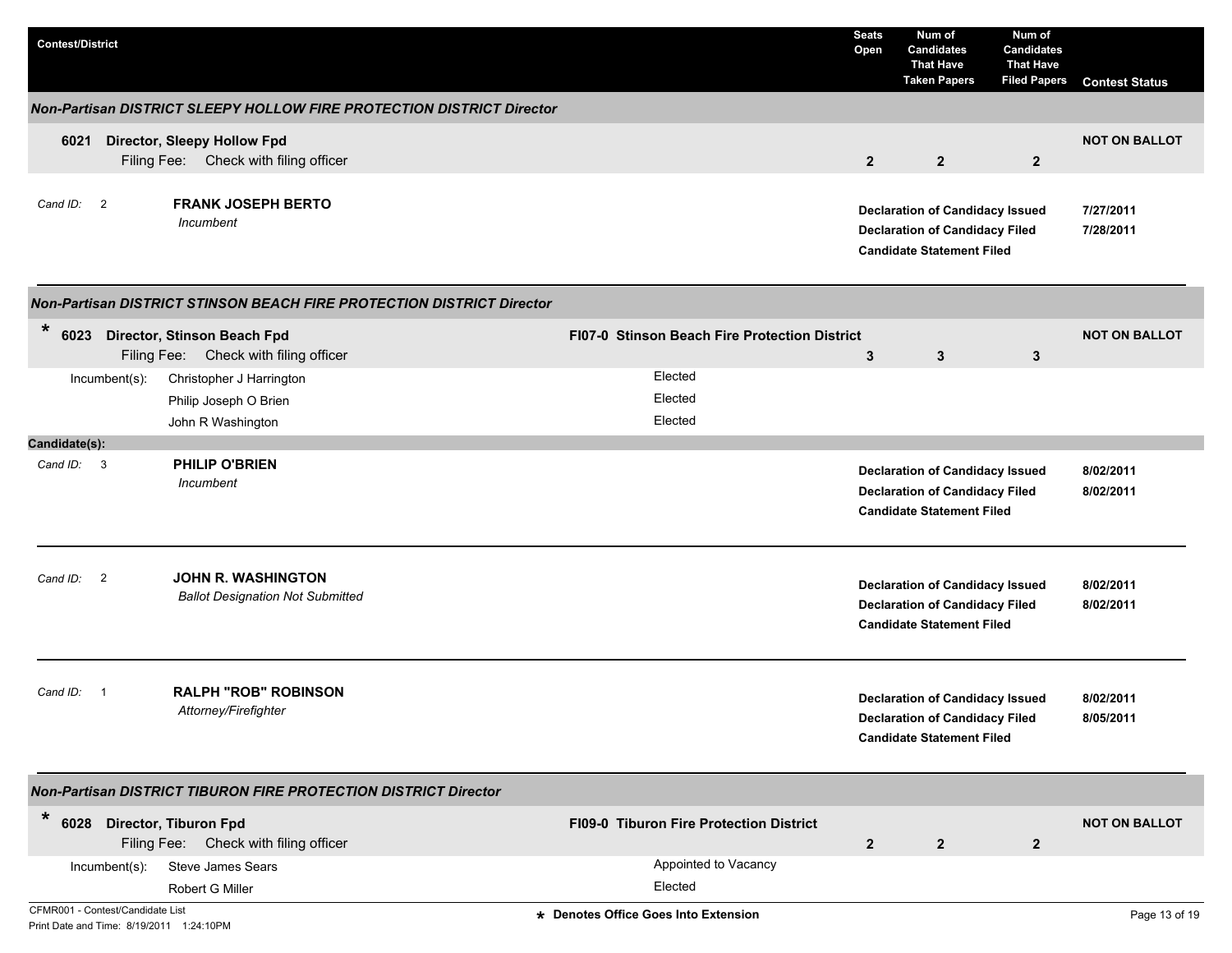| <b>Contest/District</b>          |                          |                                                                                 |                                                   | <b>Seats</b><br>Open | Num of<br><b>Candidates</b><br><b>That Have</b><br><b>Taken Papers</b>                                              | Num of<br><b>Candidates</b><br><b>That Have</b><br><b>Filed Papers</b> | <b>Contest Status</b>               |
|----------------------------------|--------------------------|---------------------------------------------------------------------------------|---------------------------------------------------|----------------------|---------------------------------------------------------------------------------------------------------------------|------------------------------------------------------------------------|-------------------------------------|
|                                  |                          | <b>Non-Partisan DISTRICT TIBURON FIRE PROTECTION DISTRICT Director</b>          |                                                   |                      |                                                                                                                     |                                                                        |                                     |
| 6028                             |                          | Director, Tiburon Fpd<br>Filing Fee: Check with filing officer                  |                                                   | $\overline{2}$       | $\overline{2}$                                                                                                      | $\overline{2}$                                                         | <b>NOT ON BALLOT</b>                |
| Candidate(s):                    |                          |                                                                                 |                                                   |                      |                                                                                                                     |                                                                        |                                     |
| Cand ID: 2                       |                          | <b>STEVE JAMES SEARS</b><br>Appointed Incumbent                                 |                                                   |                      | <b>Declaration of Candidacy Issued</b><br><b>Declaration of Candidacy Filed</b><br><b>Candidate Statement Filed</b> |                                                                        | 8/05/2011<br>8/05/2011<br>8/05/2011 |
| Cand ID:                         | $\overline{\phantom{0}}$ | <b>ROBERT G. MILLER</b><br>Incumbent                                            |                                                   |                      | <b>Declaration of Candidacy Issued</b><br><b>Declaration of Candidacy Filed</b><br><b>Candidate Statement Filed</b> |                                                                        | 8/05/2011<br>8/05/2011<br>8/05/2011 |
|                                  |                          | Non-Partisan DISTRICT BOLINAS COMMUNITY PUBLIC UTILITY DISTRICT Director        |                                                   |                      |                                                                                                                     |                                                                        |                                     |
| 6032                             |                          | <b>Director, Bolinas Community Pud</b><br>Filing Fee: Check with filing officer | PUD01-0 Bolinas Community Public Utility District | $\overline{2}$       | $\overline{2}$                                                                                                      | $\overline{2}$                                                         | <b>NOT ON BALLOT</b>                |
|                                  | Incumbent(s):            | Vic Amoroso<br>Donald Leonard Smith                                             | Elected<br>Elected                                |                      |                                                                                                                     |                                                                        |                                     |
| Candidate(s):                    |                          |                                                                                 |                                                   |                      |                                                                                                                     |                                                                        |                                     |
| Cand ID: 1                       |                          | <b>DON SMITH</b><br><b>Retired Engineer</b>                                     |                                                   |                      | <b>Declaration of Candidacy Issued</b><br><b>Declaration of Candidacy Filed</b><br><b>Candidate Statement Filed</b> |                                                                        | 7/28/2011<br>7/29/2011              |
| Cand ID:                         | 3                        | <b>VIC AMOROSO</b><br>Incumbent                                                 |                                                   |                      | <b>Declaration of Candidacy Issued</b><br><b>Declaration of Candidacy Filed</b><br><b>Candidate Statement Filed</b> |                                                                        | 8/09/2011<br>8/09/2011              |
|                                  |                          | Non-Partisan DISTRICT INVERNESS PUBLIC UTILITY DISTRICT Director                |                                                   |                      |                                                                                                                     |                                                                        |                                     |
|                                  |                          | 6033 Director, Inverness Pud<br>Filing Fee: Check with filing officer           | PUD02-0 Inverness Public Utility District         | $\mathbf{3}$         | 3                                                                                                                   | $\mathbf{3}$                                                           | <b>NOT ON BALLOT</b>                |
|                                  | Incumbent(s):            | Laura Bratenahl Alderdice                                                       | Elected                                           |                      |                                                                                                                     |                                                                        |                                     |
|                                  |                          | Alden Sharp Adkins                                                              | Appointed to Vacancy                              |                      |                                                                                                                     |                                                                        |                                     |
|                                  |                          | Michael Dunlea Mc Eneany                                                        | Elected                                           |                      |                                                                                                                     |                                                                        |                                     |
| CFMR001 - Contest/Candidate List |                          | Print Date and Time: 8/19/2011 1:24:10PM                                        | * Denotes Office Goes Into Extension              |                      |                                                                                                                     |                                                                        | Page 14 of 19                       |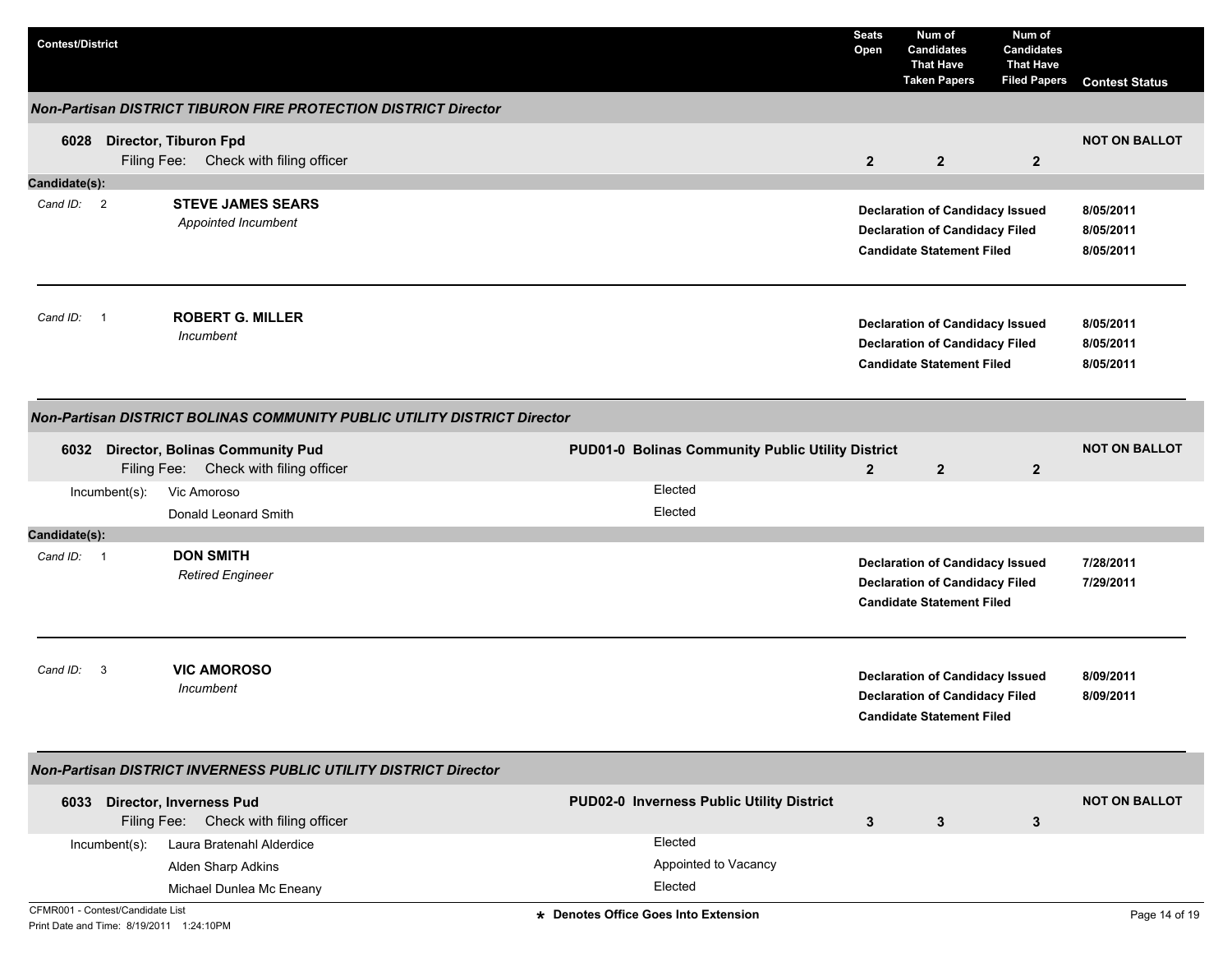| <b>Contest/District</b> |               |                                                                              |                                            | <b>Seats</b><br>Open | Num of<br><b>Candidates</b><br><b>That Have</b><br><b>Taken Papers</b>                                              | Num of<br><b>Candidates</b><br><b>That Have</b><br><b>Filed Papers</b> | <b>Contest Status</b>               |
|-------------------------|---------------|------------------------------------------------------------------------------|--------------------------------------------|----------------------|---------------------------------------------------------------------------------------------------------------------|------------------------------------------------------------------------|-------------------------------------|
|                         |               | Non-Partisan DISTRICT INVERNESS PUBLIC UTILITY DISTRICT Director             |                                            |                      |                                                                                                                     |                                                                        |                                     |
|                         |               | 6033 Director, Inverness Pud<br>Filing Fee: Check with filing officer        |                                            | $\mathbf{3}$         | $\mathbf{3}$                                                                                                        | $\mathbf{3}$                                                           | <b>NOT ON BALLOT</b>                |
| Candidate(s):           |               |                                                                              |                                            |                      |                                                                                                                     |                                                                        |                                     |
| Cand ID: 2              |               | <b>LAURA BRATENAHL ALDERDICE</b><br>Incumbent                                |                                            |                      | <b>Declaration of Candidacy Issued</b><br><b>Declaration of Candidacy Filed</b><br><b>Candidate Statement Filed</b> |                                                                        | 7/28/2011<br>7/28/2011              |
| Cand ID: 1              |               | <b>ALDEN SHARP ADKINS</b><br>Appointed Incumbent                             |                                            |                      | <b>Declaration of Candidacy Issued</b><br><b>Declaration of Candidacy Filed</b><br><b>Candidate Statement Filed</b> |                                                                        | 7/26/2011<br>7/26/2011              |
| Cand ID: 3              |               | <b>MICHAEL DUNLEA MCENEANY</b><br>Incumbent                                  |                                            |                      | <b>Declaration of Candidacy Issued</b><br><b>Declaration of Candidacy Filed</b><br><b>Candidate Statement Filed</b> |                                                                        | 7/29/2011<br>7/29/2011              |
|                         |               | Non-Partisan DISTRICT SANITARY DISTRICT NO. 5 - TIBURON Director             |                                            |                      |                                                                                                                     |                                                                        |                                     |
| *                       |               | 6039 Director, Sanitary Dis 5 - Tib<br>Filing Fee: Check with filing officer | SA02-0 Tiburon Sanitary District No. 5     | $\mathbf{3}$         | $\mathbf{3}$                                                                                                        | $\mathbf{3}$                                                           | <b>NOT ON BALLOT</b>                |
|                         | Incumbent(s): | William Lorch Teiser<br>Corinne W Wiley<br>Claire Marie McAuliffe            | Appointed to Vacancy<br>Elected<br>Elected |                      |                                                                                                                     |                                                                        |                                     |
| Candidate(s):           |               |                                                                              |                                            |                      |                                                                                                                     |                                                                        |                                     |
| Cand ID: 2              |               | <b>BILL TEISER</b><br>Appointed Incumbent                                    |                                            |                      | <b>Declaration of Candidacy Issued</b><br><b>Declaration of Candidacy Filed</b><br><b>Candidate Statement Filed</b> |                                                                        | 7/20/2011<br>7/21/2011<br>7/21/2011 |
| Cand ID: 1              |               | <b>RICHARD NEIL SNYDER</b><br>Attorney                                       |                                            |                      | <b>Declaration of Candidacy Issued</b><br><b>Declaration of Candidacy Filed</b><br><b>Candidate Statement Filed</b> |                                                                        | 7/18/2011<br>8/01/2011<br>8/01/2011 |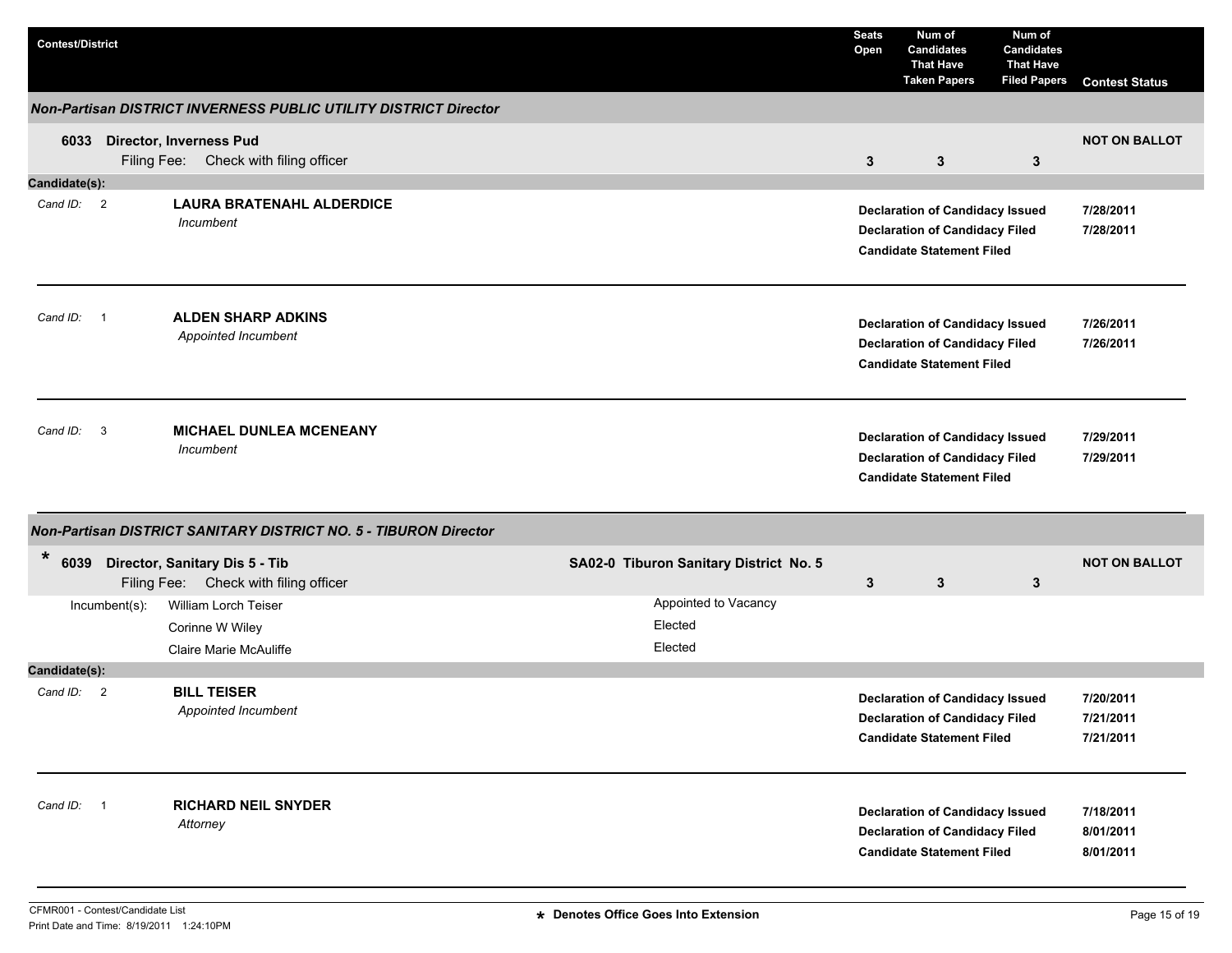| <b>Contest/District</b>                                                      |                                                                                |                                           | <b>Seats</b><br>Open                                                                                                | Num of<br><b>Candidates</b><br><b>That Have</b><br><b>Taken Papers</b>                                              | Num of<br><b>Candidates</b><br><b>That Have</b><br><b>Filed Papers</b> | <b>Contest Status</b>  |
|------------------------------------------------------------------------------|--------------------------------------------------------------------------------|-------------------------------------------|---------------------------------------------------------------------------------------------------------------------|---------------------------------------------------------------------------------------------------------------------|------------------------------------------------------------------------|------------------------|
|                                                                              | Non-Partisan DISTRICT SANITARY DISTRICT NO. 5 - TIBURON Director               |                                           |                                                                                                                     |                                                                                                                     |                                                                        |                        |
| 6039                                                                         | Director, Sanitary Dis 5 - Tib<br>Filing Fee: Check with filing officer        |                                           | $3\phantom{a}$                                                                                                      | $3\phantom{.0}$                                                                                                     | 3                                                                      | <b>NOT ON BALLOT</b>   |
| Cand ID: 3                                                                   | <b>MICHAEL C. LASKY</b><br>Retired                                             |                                           | <b>Declaration of Candidacy Issued</b><br><b>Declaration of Candidacy Filed</b><br><b>Candidate Statement Filed</b> | 7/26/2011<br>8/08/2011<br>8/08/2011                                                                                 |                                                                        |                        |
|                                                                              | <b>Non-Partisan DISTRICT ALTO SANITARY DISTRICT Director</b>                   |                                           |                                                                                                                     |                                                                                                                     |                                                                        |                        |
|                                                                              | 6043 Director, Alto Sanitary District<br>Filing Fee: Check with filing officer | SA05-0 Alto Sanitary District             | 3                                                                                                                   | 3                                                                                                                   | $\mathbf{3}$                                                           | <b>NOT ON BALLOT</b>   |
| $Incumbent(s)$ :                                                             | Tania Graham Kennedy<br>Joyce F Miles                                          | Elected<br>Elected                        |                                                                                                                     |                                                                                                                     |                                                                        |                        |
| Candidate(s):                                                                | Pedro F Femenia                                                                | Elected                                   |                                                                                                                     |                                                                                                                     |                                                                        |                        |
| Cand ID: 3                                                                   | <b>PEDRO F. FEMENIA</b><br>Incumbent                                           |                                           |                                                                                                                     | <b>Declaration of Candidacy Issued</b><br><b>Declaration of Candidacy Filed</b><br><b>Candidate Statement Filed</b> |                                                                        | 8/08/2011<br>8/08/2011 |
| $\overline{2}$<br>Cand ID:                                                   | <b>TANIA GRAHAM KENNEDY</b><br><b>Ballot Designation Not Submitted</b>         |                                           |                                                                                                                     | <b>Declaration of Candidacy Issued</b><br><b>Declaration of Candidacy Filed</b><br><b>Candidate Statement Filed</b> |                                                                        | 8/01/2011<br>8/01/2011 |
| Cand ID:                                                                     | <b>JOYCE F. MILES</b><br>Incumbent                                             |                                           |                                                                                                                     | <b>Declaration of Candidacy Issued</b><br><b>Declaration of Candidacy Filed</b><br><b>Candidate Statement Filed</b> |                                                                        | 7/21/2011<br>7/21/2011 |
|                                                                              | Non-Partisan DISTRICT HOMESTEAD VALLEY SANITARY DISTRICT Director              |                                           |                                                                                                                     |                                                                                                                     |                                                                        |                        |
|                                                                              | 6045 Director, Homestead Vly Sanitary<br>Filing Fee: Check with filing officer | SA06-0 Homestead Valley Sanitary District | $\mathbf{3}$                                                                                                        | $\mathbf{3}$                                                                                                        | 3                                                                      | <b>NOT ON BALLOT</b>   |
| $Incumbent(s)$ :                                                             | Einar Lars Asbo<br>Robert Scott Westbrook                                      | Elected<br>Elected                        |                                                                                                                     |                                                                                                                     |                                                                        |                        |
| CFMR001 - Contest/Candidate List<br>Print Date and Time: 8/19/2011 1:24:10PM |                                                                                | * Denotes Office Goes Into Extension      |                                                                                                                     |                                                                                                                     |                                                                        | Page 16 of 19          |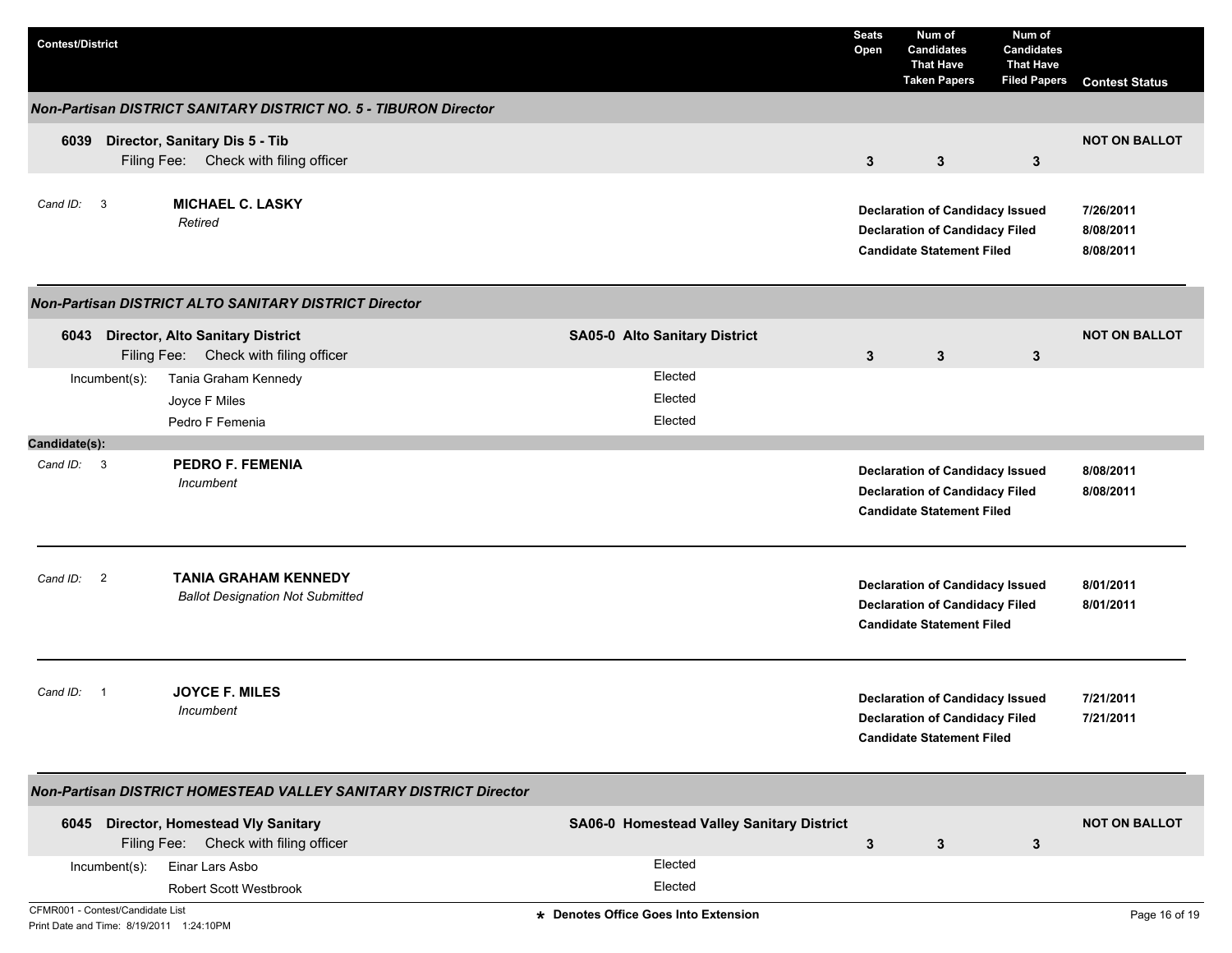| <b>Contest/District</b> |               |                                                                                  |                                              | <b>Seats</b><br>Open | Num of<br><b>Candidates</b><br><b>That Have</b><br><b>Taken Papers</b>                                              | Num of<br><b>Candidates</b><br><b>That Have</b><br><b>Filed Papers</b> | <b>Contest Status</b>               |
|-------------------------|---------------|----------------------------------------------------------------------------------|----------------------------------------------|----------------------|---------------------------------------------------------------------------------------------------------------------|------------------------------------------------------------------------|-------------------------------------|
|                         |               | Non-Partisan DISTRICT HOMESTEAD VALLEY SANITARY DISTRICT Director                |                                              |                      |                                                                                                                     |                                                                        |                                     |
| 6045                    |               | <b>Director, Homestead Vly Sanitary</b><br>Filing Fee: Check with filing officer | SA06-0 Homestead Valley Sanitary District    | $\mathbf{3}$         | 3                                                                                                                   | $\mathbf{3}$                                                           | <b>NOT ON BALLOT</b>                |
|                         | Incumbent(s): | Scott Morgan Noble                                                               | Elected                                      |                      |                                                                                                                     |                                                                        |                                     |
| Candidate(s):           |               |                                                                                  |                                              |                      |                                                                                                                     |                                                                        |                                     |
| Cand ID: 1              |               | <b>EINAR LARS ASBO</b><br>Incumbent                                              |                                              |                      | <b>Declaration of Candidacy Issued</b><br><b>Declaration of Candidacy Filed</b><br><b>Candidate Statement Filed</b> |                                                                        | 7/28/2011<br>7/28/2011              |
| Cand ID: 2              |               | <b>ROBERT SCOTT WESTBROOK</b><br><b>Ballot Designation Not Submitted</b>         |                                              |                      | <b>Declaration of Candidacy Issued</b><br><b>Declaration of Candidacy Filed</b><br><b>Candidate Statement Filed</b> |                                                                        | 8/04/2011<br>8/04/2011              |
| Cand ID: 3              |               | <b>SCOTT MORGAN NOBLE</b><br>Incumbent                                           |                                              |                      | <b>Declaration of Candidacy Issued</b><br><b>Declaration of Candidacy Filed</b><br><b>Candidate Statement Filed</b> |                                                                        | 8/05/2011<br>8/05/2011              |
|                         |               | Non-Partisan DISTRICT LAS GALLINAS VALLEY SANITARY DISTRICT Director             |                                              |                      |                                                                                                                     |                                                                        |                                     |
| 6048                    |               | Director, Las Gallinas Vy Sanitary<br>Filing Fee: Check with filing officer      | SA07-0 Las Gallinas Valley Sanitary District | $\overline{2}$       | $\overline{2}$                                                                                                      | $\mathbf{2}$                                                           | <b>NOT ON BALLOT</b>                |
|                         | Incumbent(s): | Craig K Murray                                                                   | Elected                                      |                      |                                                                                                                     |                                                                        |                                     |
|                         |               | Judy Anne Schriebman                                                             | Elected                                      |                      |                                                                                                                     |                                                                        |                                     |
| Candidate(s):           |               |                                                                                  |                                              |                      |                                                                                                                     |                                                                        |                                     |
| Cand ID: 1              |               | <b>JUDY SCHRIEBMAN</b><br>Incumbent                                              |                                              |                      | <b>Declaration of Candidacy Issued</b><br><b>Declaration of Candidacy Filed</b><br><b>Candidate Statement Filed</b> |                                                                        | 7/26/2011<br>8/05/2011<br>8/05/2011 |
| Cand ID: 2              |               | <b>CRAIG KJERSGAARD MURRAY</b><br><b>Incumbent</b>                               |                                              |                      | <b>Declaration of Candidacy Issued</b><br><b>Declaration of Candidacy Filed</b><br><b>Candidate Statement Filed</b> |                                                                        | 7/28/2011<br>8/08/2011<br>8/08/2011 |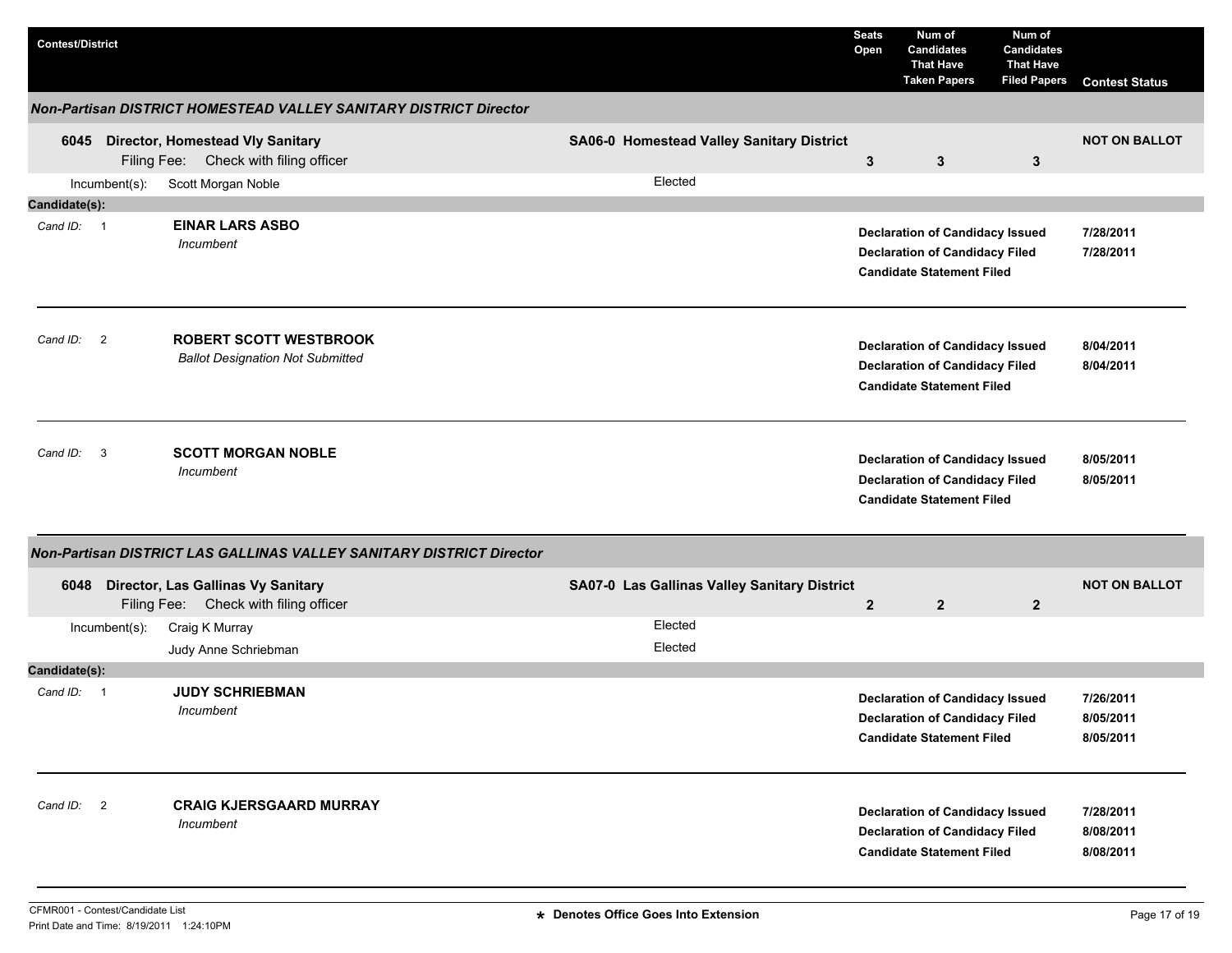| <b>Contest/District</b>                |               |                                                                                         |                                               | <b>Seats</b><br>Open | Num of<br><b>Candidates</b><br><b>That Have</b><br><b>Taken Papers</b>                                              | Num of<br><b>Candidates</b><br><b>That Have</b><br><b>Filed Papers</b> | <b>Contest Status</b>               |
|----------------------------------------|---------------|-----------------------------------------------------------------------------------------|-----------------------------------------------|----------------------|---------------------------------------------------------------------------------------------------------------------|------------------------------------------------------------------------|-------------------------------------|
|                                        |               | <b>Non-Partisan DISTRICT RICHARDSON BAY SANITARY DISTRICT Director</b>                  |                                               |                      |                                                                                                                     |                                                                        |                                     |
|                                        |               | 6052 Director, Richardson Bay Sanitary<br>Filing Fee: Check with filing officer         | SA08-0 Richardson Bay Sanitary District       | $\mathbf{2}$         | $\overline{2}$                                                                                                      | $\overline{2}$                                                         | <b>NOT ON BALLOT</b>                |
|                                        | Incumbent(s): | <b>Bruce Duncan Abbott</b>                                                              | Elected                                       |                      |                                                                                                                     |                                                                        |                                     |
|                                        |               | Forrest Rene Morphew                                                                    | Elected                                       |                      |                                                                                                                     |                                                                        |                                     |
| Candidate(s):                          |               |                                                                                         |                                               |                      |                                                                                                                     |                                                                        |                                     |
| Cand ID: 2                             |               | <b>BRUCE DUNCAN ABBOTT</b><br>Incumbent                                                 |                                               |                      | <b>Declaration of Candidacy Issued</b><br><b>Declaration of Candidacy Filed</b><br><b>Candidate Statement Filed</b> |                                                                        | 7/27/2011<br>7/27/2011              |
| Cand ID:<br>$\overline{\phantom{0}}$ 1 |               | <b>FORREST RENE MORPHEW</b><br>Incumbent                                                |                                               |                      | <b>Declaration of Candidacy Issued</b><br><b>Declaration of Candidacy Filed</b><br><b>Candidate Statement Filed</b> |                                                                        | 7/19/2011<br>7/19/2011              |
|                                        |               | Non-Partisan DISTRICT SAUSALITO-MARIN CITY SANITARY DISTRICT Director, Short Tem        |                                               |                      |                                                                                                                     |                                                                        |                                     |
| *<br>6053                              |               | Director, Short Term, Sausalito-Marin City San<br>Filing Fee: Check with filing officer | SA09-0 Sausalito-Marin City Sanitary District | $\mathbf 1$          | $\mathbf 0$                                                                                                         | $\mathbf 0$                                                            | <b>NOT ON BALLOT</b>                |
|                                        | Incumbent(s): | William F H Ring                                                                        | Appointed to Vacancy                          |                      |                                                                                                                     |                                                                        |                                     |
|                                        |               | Non-Partisan DISTRICT SAUSALITO-MARIN CITY SANITARY DISTRICT Director, Full Term        |                                               |                      |                                                                                                                     |                                                                        |                                     |
| 6054                                   |               | Director, Full Term, Sausalito-Marin City San<br>Filing Fee: Check with filing officer  | SA09-0 Sausalito-Marin City Sanitary District | $\mathbf{2}$         | $\overline{2}$                                                                                                      | $\overline{2}$                                                         | <b>NOT ON BALLOT</b>                |
|                                        | Incumbent(s): | Donald Lee Beers<br>Norman C Wohlschlaeger                                              | Elected<br>Elected                            |                      |                                                                                                                     |                                                                        |                                     |
| Candidate(s):                          |               |                                                                                         |                                               |                      |                                                                                                                     |                                                                        |                                     |
| Cand ID: 2                             |               | <b>DON BEERS</b><br>Incumbent                                                           |                                               |                      | <b>Declaration of Candidacy Issued</b><br><b>Declaration of Candidacy Filed</b><br><b>Candidate Statement Filed</b> |                                                                        | 7/29/2011<br>7/29/2011              |
| Cand ID: 1                             |               | <b>BILL RING</b><br><b>Retired Engineer</b>                                             |                                               |                      | <b>Declaration of Candidacy Issued</b><br><b>Declaration of Candidacy Filed</b><br><b>Candidate Statement Filed</b> |                                                                        | 7/25/2011<br>8/08/2011<br>8/08/2011 |